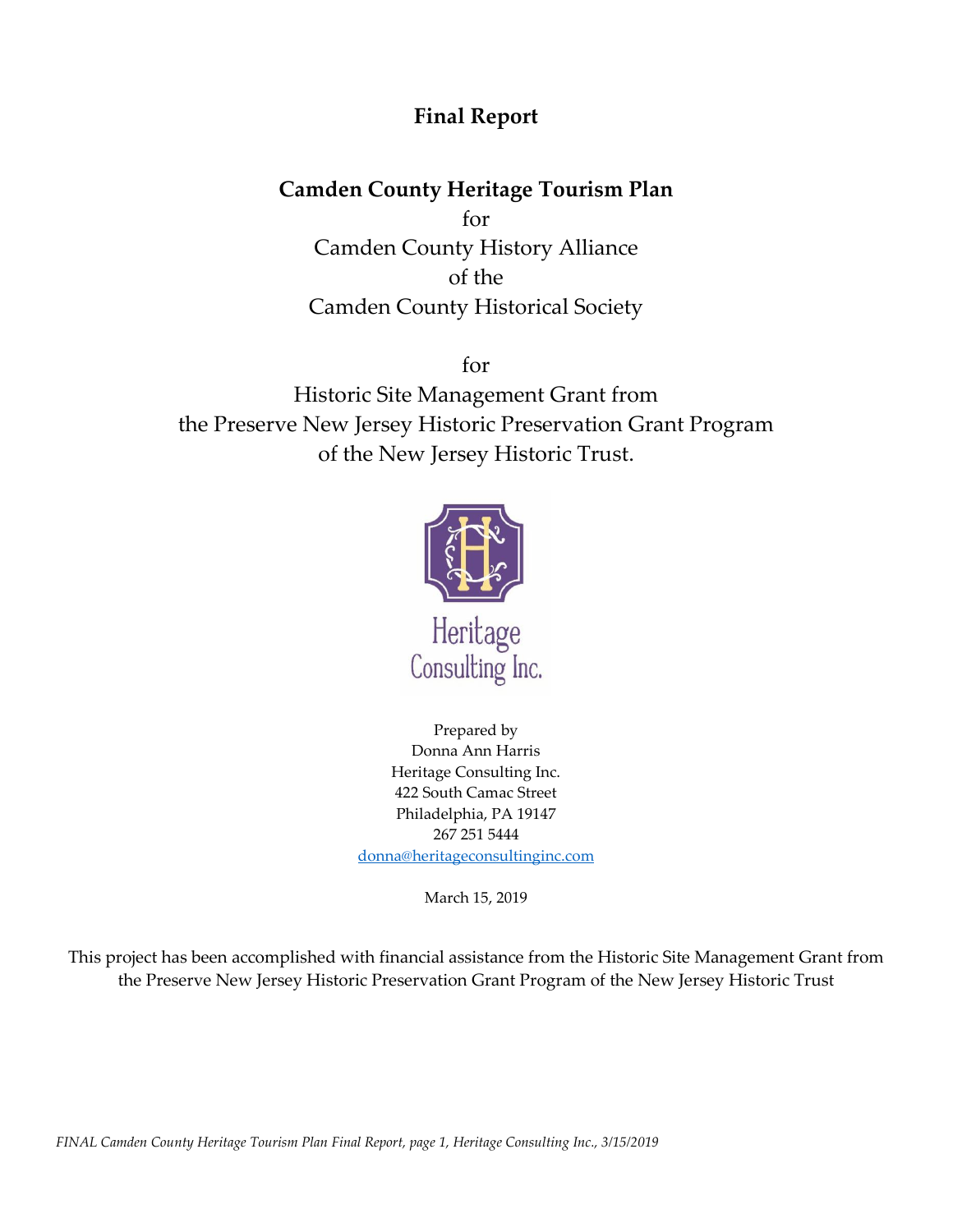## **Table of Contents**

| 7. Key documents |  |
|------------------|--|

- A. Findings Report from Initial Survey
- B. Memo about Printing Needs
- C. Scope of Work with Heritage Consulting Inc.
- D. Memo about Domain Names
- E. Guidelines for Submissions for E-Newsletter
- F. Volunteer Job Description for History Week Steering Committee
- G. History Week Commitment Document
- H. RFP Printing Gannett Foundation Grant Application
- I. Research on Email Platform
- J. Write ups of Site Visits to 19 Sites Open to the Public
- K. All E-Newsletters (Spring, March 2018 through December 2018)
- L. Quarter 1 (Q1) 2018 report to New Jersey Historic Trust
- M. Evaluation Grant Application to the New Jersey Historic Trust
- N. Goals for the Camden County History Week
- O. Quarter 2 (Q2) Report to the New Jersey Historic Trust
- P. Presentation about CCHA to the New Jersey Historic Preservation Conference
- Q. 21 Rack Cards for Historic Sites Open to the Public
- R. Heritage Tourism Map/Guide
- S. Passport/Event Guide
- T. Rubber Stamp logo for Passport
- U. Flyer for Camden County History Week
- V. Visitor Survey sample
- W. Quarter 3 (Q3) Report to the New Jersey Historic Trust
- X. Camden County History Week by the Numbers Handout
- Y. CCHA Wrap Up Survey: Visitors, Volunteers, and Donations
- Z. CCHA Heritage Trails List Final Version
- AA. Work Plan for Camden County History Week
- BB. PowerPoint Presentation for January 18, 2019 CCHA meeting
- CC. Quarter 4 (Q4) Report to the New Jersey Historic Trust
- DD. *Courier Pos*t and *Retrospect News* Articles
- EE. Findings report from Evaluation Grant
- FF. Summary of Monthly Tasks Undertaken by the Consultant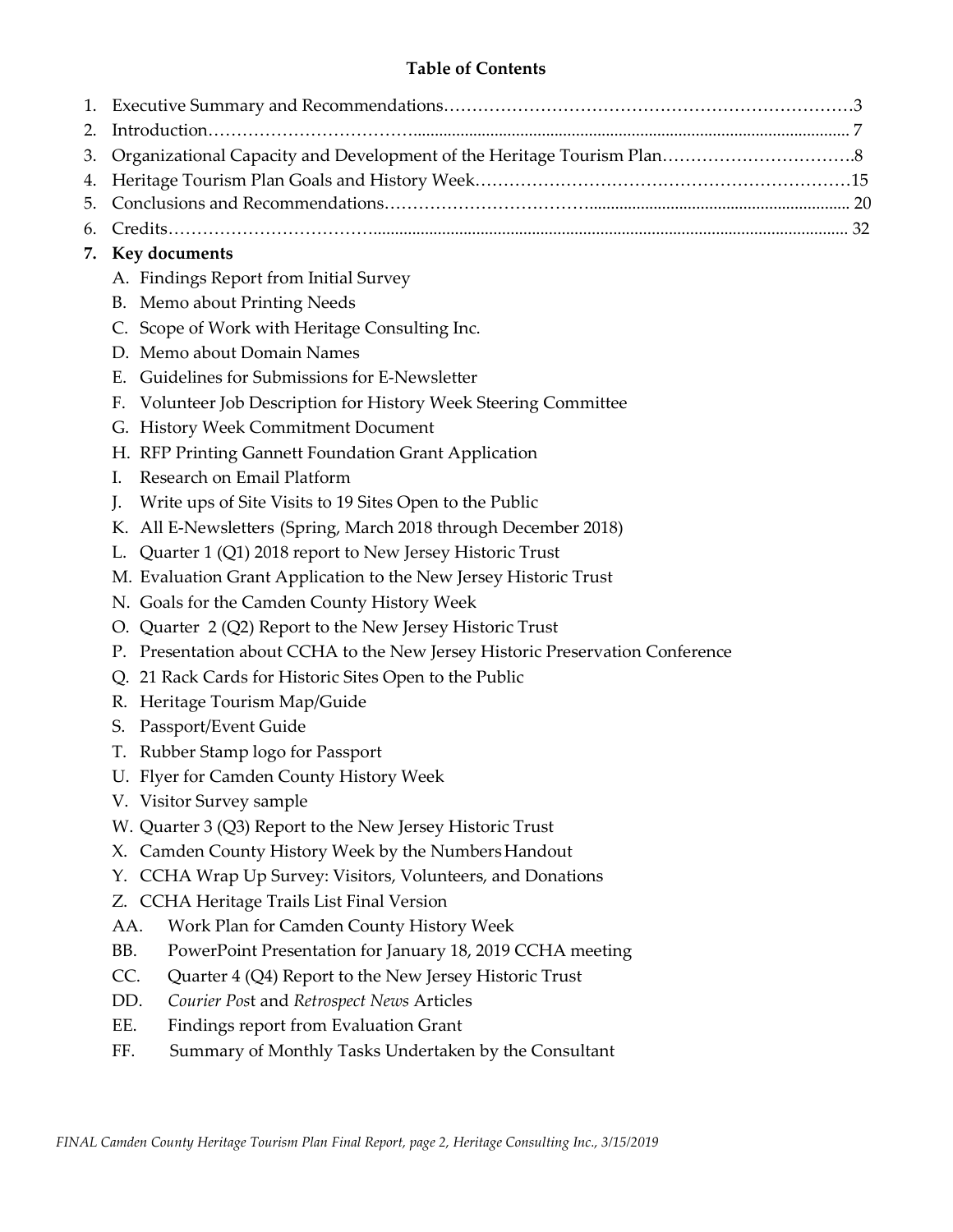## **Executive Summary and Recommendations Final report Camden County Heritage Tourism Plan**

This report provides an overview of the yearlong Camden County Heritage Tourism Plan, and the development of Camden County History Week. Held from October 13 to 21, 2018, this nine-day event served as the major focus of this year long grant. The grant was awarded to the Camden County Historical Society (CCHS). This project has been accomplished with financial assistance from the Historic Site Management Grant from the Preserve New Jersey Historic Preservation Grant Program of the New Jersey Historic Trust.

#### **About Camden County History Alliance**

The Camden County History Alliance (CCHA) was established in February 2016 to identify financial resources, increase the number of visitors, and institute projects that promote Camden County heritage. Today it is an association of 48 Camden County history organizations, historic sites, and support agencies. The Alliance membership includes 17 historic sites open to the public, four organizations that provide services to history organizations, in partnership with organizations like the county events office, Rutgers, and The Cultural and Heritage Commission that seek to bolster tourism. The remaining 27 groups are historical societies and lineage organizations, such as Daughters of the American Revolution and the Sons of the American Revolution. Since its founding, the Camden County Historical Society staff has managed CCHA with Bonny Beth Elwell, Research Librarian at the Historical Society as its coordinator.

## **Camden County Heritage Tourism Plan**

The Camden County Heritage Tourism Plan had three major goals:

- 1. To understand the organizational capacity of the 17 historic sites in Camden County in order to create a large, joint event that met their needs and current abilities;
- 2. To create and implement Camden County History Week, as a joint marketing event for as many of the partner organizations to participate as possible; and
- 3. To create a brand for the Camden County History Alliance through the design of a logo and the distribution of quality publications for Camden County History Week.

Camden County History Week was a major event of the Camden County Heritage Tourism Plan. A special thanks is extended to our gracious sponsors, the New Jersey Historic Trust (NJHT), for their generous support of three grants in the last two years.

Our 2017 survey of the Alliance partner organizations identified eight concerns to overcome in order to create a large, joint marketing effort for heritage tourism in Camden County and for the upcoming Camden County History Week. We highlight these concerns and how we overcame them in order to create a robust joint marketing effort for Camden County History Week in Chapters 3 and 4.

## **Overview of Camden County History Week**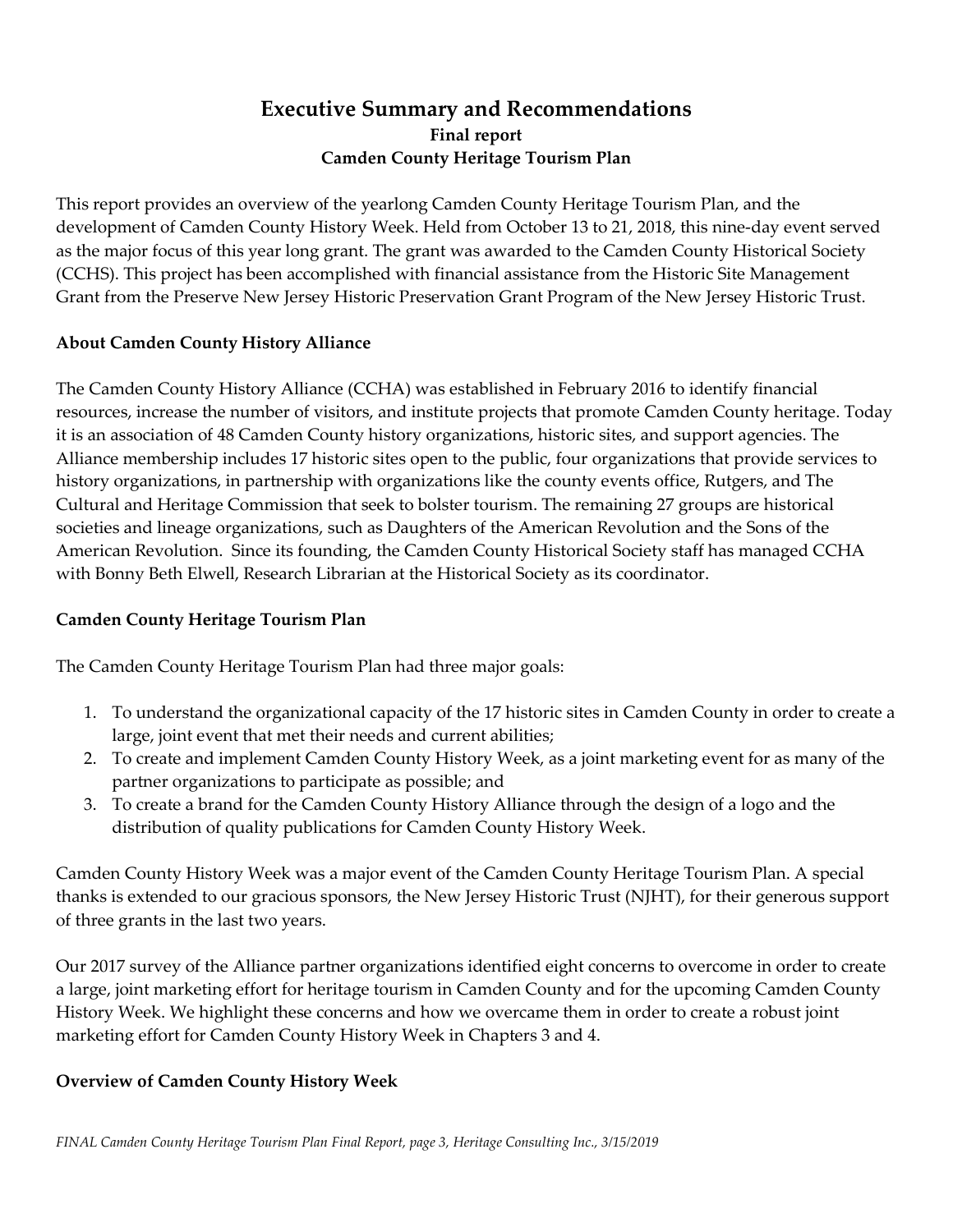Some of the highlights and accomplishments of Camden County History Week gleaned from the Visitor Survey and November 2, 2018 Feedback meeting with CCHA partner organizations were:

- Thirty-two (32) of the 48 CCHA organizations participated in the first ever Camden County History Week
- Eighty five percent (85%) of the organizations open during History Week were run entirely by volunteers
- All eight staffed historic house museums were open for visitors during History Week
- 1,006 visitors attended one or more events at one of 32 sites open for programs
- 223 volunteers worked at a historic site over the nine day event
- \$1,206 was donated at various sites open during History Week
- 303 surveys were completed by visitors during Camden County History Week

Other things we learned from the two evaluation activities:

More than a third (365) of visitors came by themselves, and 29% came in family groups. A remarkable number, more than half (54%) were first time visitors to a historic site they visited, but 40% had visited that site once before. More than a third of all visitors (37%) said they visited another site during Camden County History Week but more than half (54%) said they did not visit any other site during History Week.

More than half (54%) learned about History Week by word of mouth, a highly important medium for growing our base of supporters. Twenty-eight percent (28%) learned about the event from Facebook, 20% learned about it via email and finally, 16% learned about History Week from the CCHA e-newsletter. More than half (51%) picked up a Passport/event guide, but close to a third (29%) did not pick up a Passport/event guide. We are uncertain if this was because volunteers at sites were not clear on its purpose or use, or because of other reasons.

We asked one question about the economic impact of History Week, but found it was a bust. More than half (54%) spent only between \$1 to \$10 during History Week, and 11% spent between \$11 to \$25 during History Week visiting sites. This information was disappointing but not surprising considering it was a first time event.

An overwhelming number of visitor survey respondents provided their zip code and name, and 81% gave their email address. All of these emails have been included in the CCHA e-newsletter data base.

## **Conclusions**

There were many successes resulting from Camden County History Week.

## **The Camden County Heritage Tourism Plan created:**

- Planned and implemented a joint marketing event called Camden County History Week held on October 13 to 21, 2018
- A volunteer steering committee
- Offered a monthly e-newsletter where all CCHA partners could promote their events
- Collected emails from partner organizations, the data base now contains close to 2000 emails
- Greatly expanded followers for the CCHA Facebook page, now up to 500 followers

*FINAL Camden County Heritage Tourism Plan Final Report, page 4, Heritage Consulting Inc., 3/15/2019*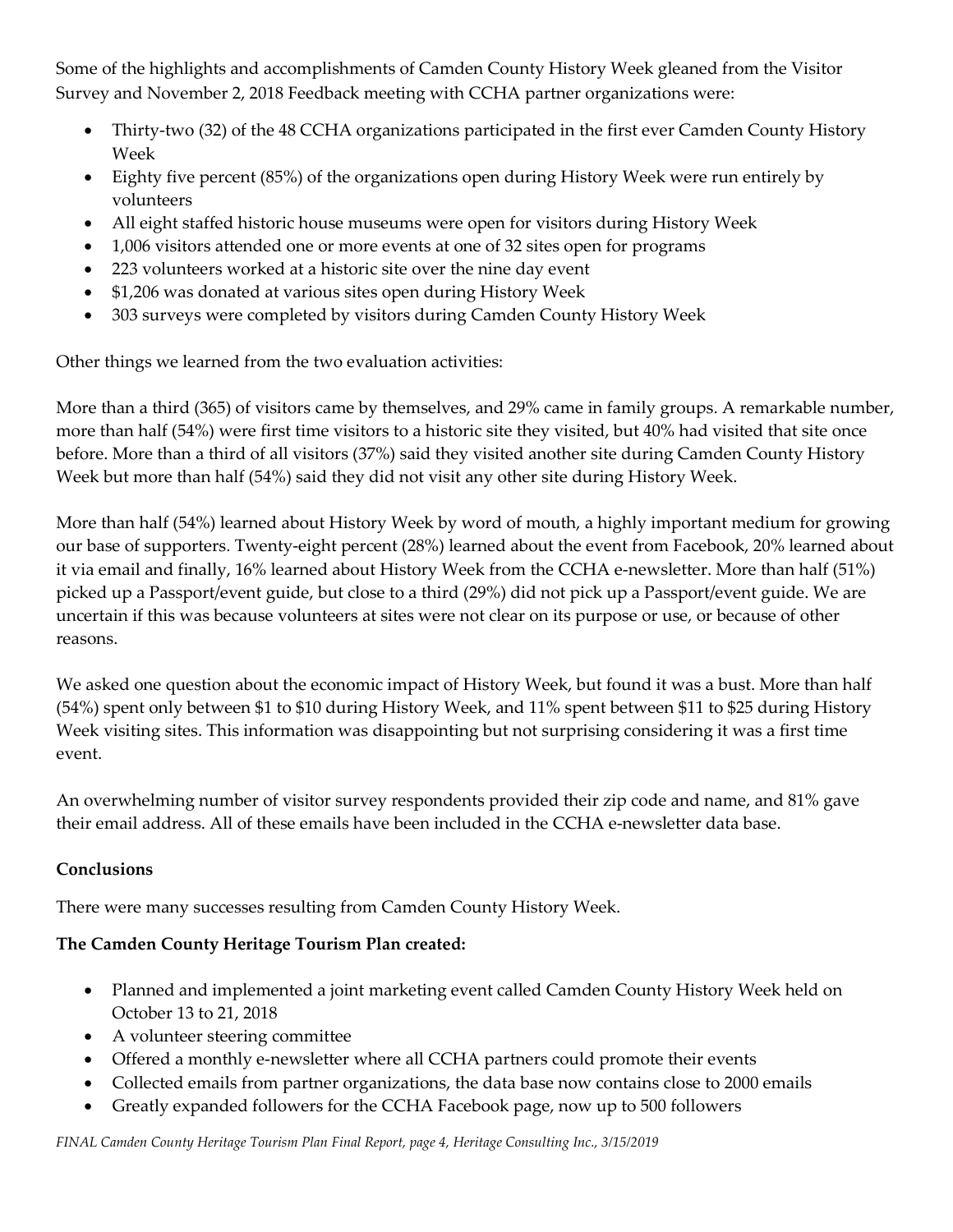- A successful grant application by Dr. Jack O'Byrne to the Rohrer Foundation for \$10,000 to pay for design and printing of History Week materials. The grant permitted us to:
	- o Publish four color rack cards for 21 sites and supplied sites with rack card racks
	- o Publish a black and white Passport/event guide, and provided passport rubber stamps
	- o Publish a large scale, folded, four color Heritage Trails Map and Guide
	- o Purchase domain name[s www.camdencountyhistoryweek.com](http://www.camdencountyhistoryweek.com/) and [www.camdencountyhistoryalliance.com](http://www.camdencountyhistoryalliance.com/)
- Conducted three short but effective educational activities for CCHA bi-monthly meetings
- Evaluated History Week in a comprehensive and thorough way through this grant
- Offered recommendations for further development of heritage tourism in Camden County

## **During Camden County History Week October 13 to 21, 2018:**

- All 17 historic sites were open for History Week, and offered a variety of programming for adults and children
- All of the eight (8) historic sites with staff offered specialized programs for visitors
- Half (15) of the CCHA 31 history organizations/historical societies offered educational program during History Week
- All but four (4) of the organizations open for History Week collected names, email addresses, and zip codes through the visitor survey
- More than half, 54%, of all visitors learned about History Week by Word of Mouth
- All organizations had an opportunity to ask for donations or memberships from History Week visitors
- History organizations were creative and undertook new activities for visitors during History Week
- All of the open ended comments, except one, from the visitor survey were highly positive about History Week and wanted to see it continue.

## **As a result of working together, the CCHA partners:**

- The Camden County History Alliance has grown to 48 partners
- The historic sites began to think about joint programming between nearby sites
- All organizations were forced to plan a year ahead for History Week, and to begin planning earlier in the season for their own events
- More sites are posting regular monthly events on their Facebook pages, which are reposted to the CCHA Facebook page
- More volunteer led sites are open regular hours (at least monthly) to the public
- First time visitors to History Week will now receive the e-newsletter and are exposed to the fine educational programming across the entire Alliance network, every month

# **Recommendations**

# **Plan other coordinated events**

- CCHA partners should decide if they want to host another large collaborative event in 2019 and whether it should be in the Spring or Fall
- As an alternative or in addition to a large event, CCHA should consider monthly heritage trail themed events starting in April 2019
- Establish a committee to fundamentally rethink the intent and use of the Passport

*FINAL Camden County Heritage Tourism Plan Final Report, page 5, Heritage Consulting Inc., 3/15/2019*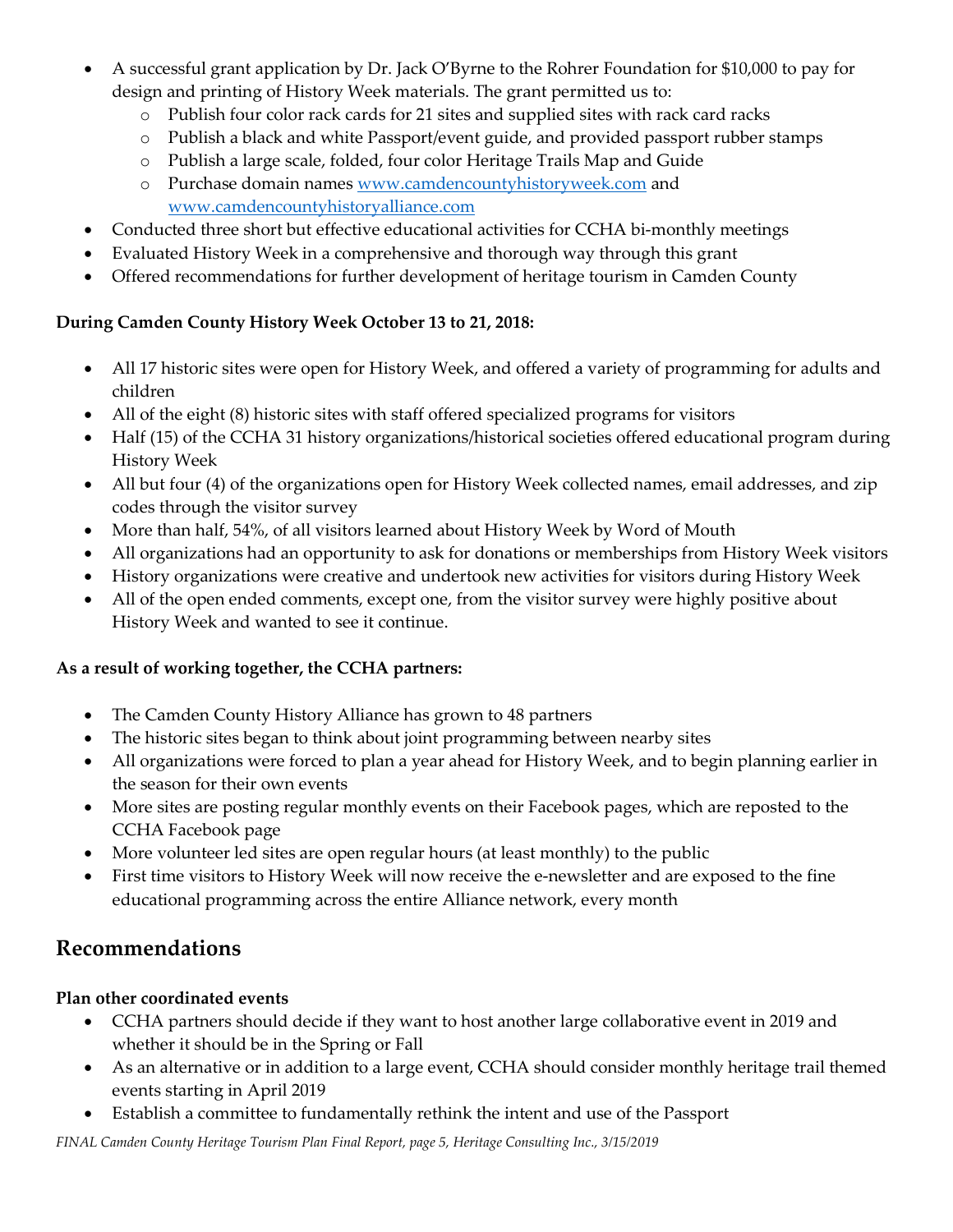• Find grants or seek donations in order to reprint the Heritage Trail Map/Guide in 2019 with an expanded print run of at least 10,000 maps, so all sites can get at least 250 each

## **Broaden communication efforts**

- Redouble our efforts to engage the Camden County Outreach Office and VisitSouthJersey.com to publish and promote our work
- Work in partnership with the individual organizations so that they do not rely on the CCHA as the sole promoter of their events
- Continue to expand the email list to more than 3000 by the end of 2019, add timely articles of interest to the newsletter content, and repost and offer links to articles about individual sites to the e-newsletter
- While email marketing might be cheap or free, it does not reach all of our constituents. We must use the CCHA Magazine to get the word out about collaborative events to those without email
- The CCHA partners can do more to repost and share their announcements to social media

## **Referrals between sites**

- Docents at the historic sites should become more familiar with other sites on their Heritage Trails so they can make high quality referrals to visitors about the other 17 historic sites open to the public.
- Form a committee to explore how historic site docents could become "certified ambassadors" by the CCHA, so they could make referrals to other sites

## **Opportunities for Heritage Trails**

- Do more with the Heritage Trails, other than to identify them on the bottom of the rack cards and introduce the theme on the Heritage Trails Map/Guide
- CCHA partners should designate a specific month for each of the seven Heritage Trails from April through October and designate the monthly e-newsletter to that theme
- Create a coordinated marketing effort by the sites on the heritage trail to cross market their activities by cross posting their events on each other's Facebook feeds
- If there is interest in developing more school/family involvement, create a committee to further develop this work for the CCHA partners

## **Provide more training opportunities**

- Provide in depth training about volunteer recruitment and retention during 2019
- Continue to offer half hour peer to peer training at all bi-monthly CCHA meetings
- Make CCHA partners aware of nearby training and grant opportunities available through the e-newsletter

## **Heritage Tourism Plan expansion recommendations**

- Place a historic marker at every CCHA site open to the public by the end of 2020
- Get more historic sites on travel websites such as Trip Advisor, Yelp, journeythroughjersey.com, visitsouthjersey.com, and VisitNJ.org
- Continue to encourage sites to collect and report visitor statistics at CCHA meetings
- Use Instagram and Twitter to communicate about the work of CCHA
- Use Clio, a free history app that is being used by many sites and history organizations around the country to provide a platform for those interested in taking tours of architecture and historic sites
- If funding can be secured, create a separate web site for CCHA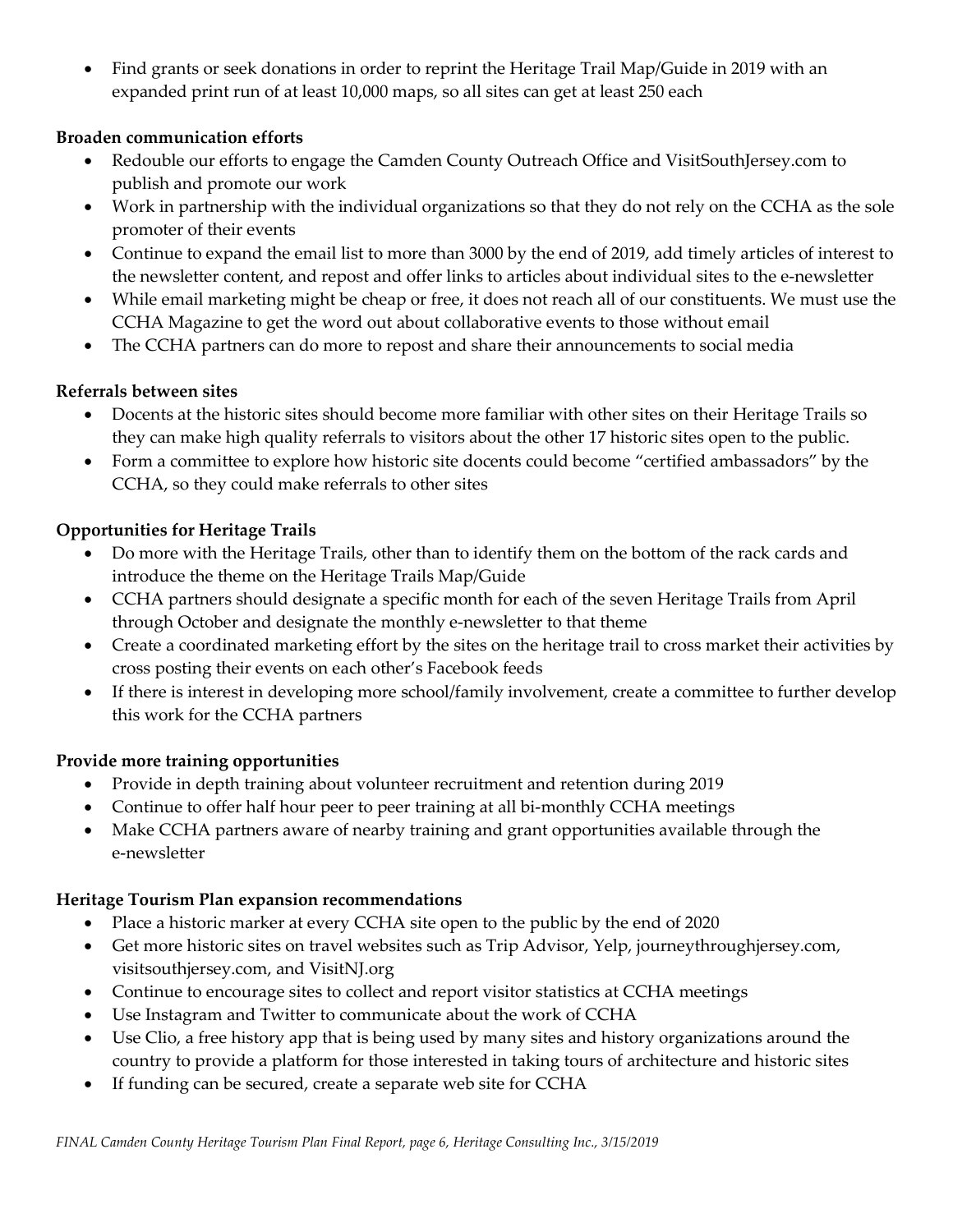• Create a committee to explore whether to create seven colorful Heritage Trails brochures that highlight all the sites on the trail and create one or more routes between them and identify funding for such.

.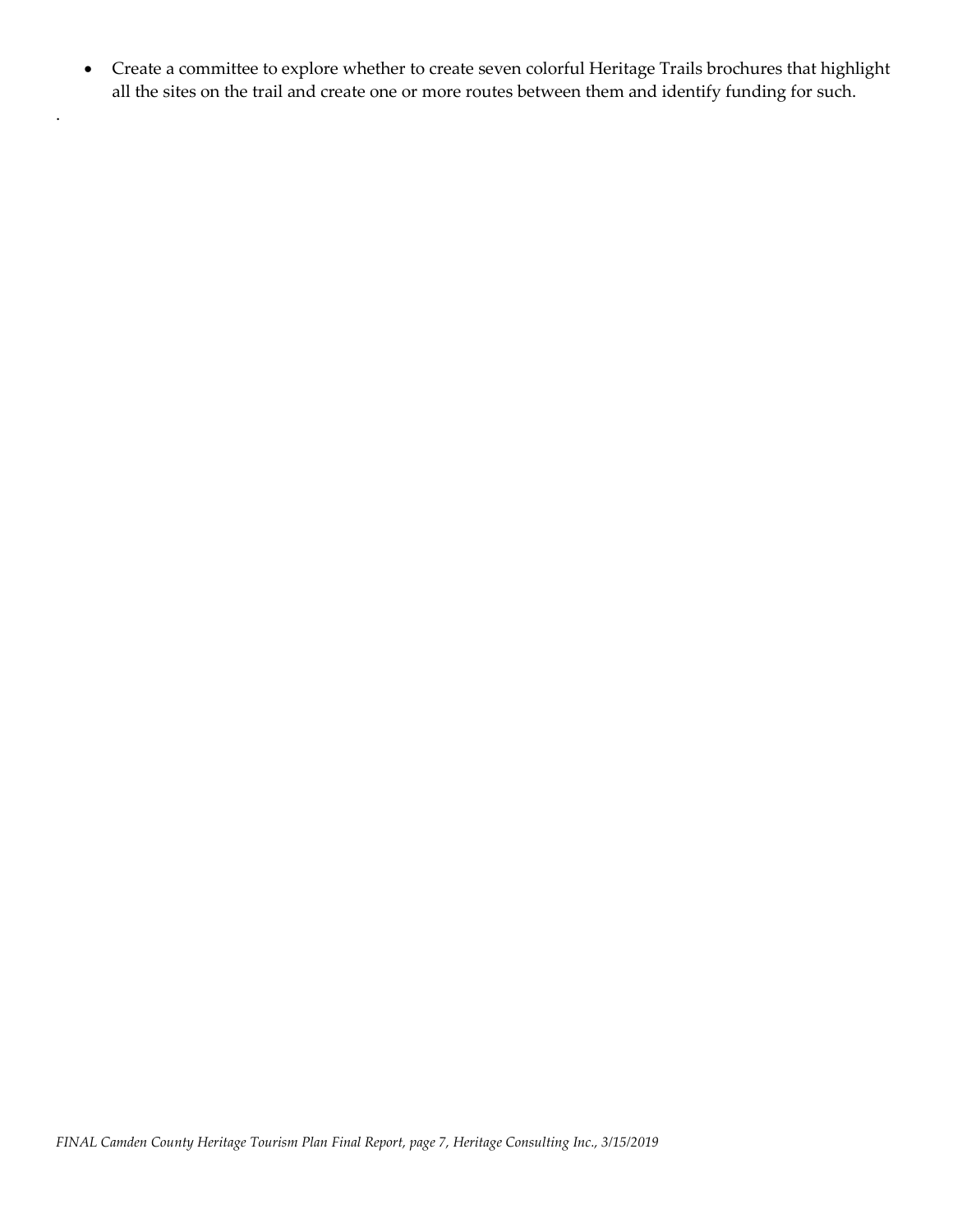# **2. Introduction**

This report provides an overview of the yearlong Camden County Heritage Tourism Plan and the development of Camden County History Week. This event, which was the major focus of this year long grant, was held from October 13 to 21, 2018.This project has been accomplished with financial assistance from the Historic Site Management Grant from the Preserve New Jersey Historic Preservation Grant Program of the New Jersey Historic Trust.

## **About Camden County History Alliance**

The Camden County History Alliance (CCHA) was established in February 2016 to identify financial resources, increase the number of visitors, and institute projects that promote Camden County heritage. Today it is an association of 48 Camden County history organizations, historic sites, and support agencies. The Alliance membership includes 17 historic sites open to the public, and four organizations that provide services to history organizations such as the County Events Office, Rutgers, and Cultural and Heritage Commission partner to promote tourism. The remaining 27 groups are historical societies and lineage organizations, such as Daughters of the American Revolution and the Sons of the American Revolution. Since its founding, the Camden County Historical Society staff has managed CCHA with Bonny Beth Elwell, Research Librarian at the Historical Society as its coordinator.

## **Camden County Heritage Tourism Plan**

The Camden County Heritage Tourism Plan had three major goals:

- 1. To understand the organizational capacity of the 17 historic sites in Camden County in order to create a large, joint marketing event that met their needs and current abilities;
- 2. To create and implement Camden County History Week, as a joint marketing event, for as many of the partner organizations to participate as possible;
- 3. To create a brand for the Camden County History Alliance through the design of a logo and the distribution of quality publications for Camden County History Week.

Camden County History Week was a major activity of the Camden County Heritage Tourism Plan which has been gratefully supported by the New Jersey Historic Trust (NJHT) through three grants in the last two years.

## **Grant funding for Heritage Tourism Plan**

The first phase of the Camden County Heritage Tourism Plan was funded in June 2017 by a \$5,000 NJHT Heritage Tourism License Plate Grant. This grant paid for a survey of the then 41 (now 48) CCHA partner organizations to determine their organizational capacity, and visitor readiness. The results of the first grant was 140-page findings report and a memo that identified seven heritage theme-based trails that would link together the interpretation provided at the historic sites and history organizations in the county and encourage visitors to get to more than one site. More than 80% of the history organizations associated with Camden County History Alliance are volunteer run.

The second grant (this grant) for \$28,750 implemented a monthly e-newsletter with now 2000 email addresses, and peer to peer learning exchanges held at bimonthly meetings. Donna Ann Harris the consultant providing

*FINAL Camden County Heritage Tourism Plan Final Report, page 8, Heritage Consulting Inc., 3/15/2019*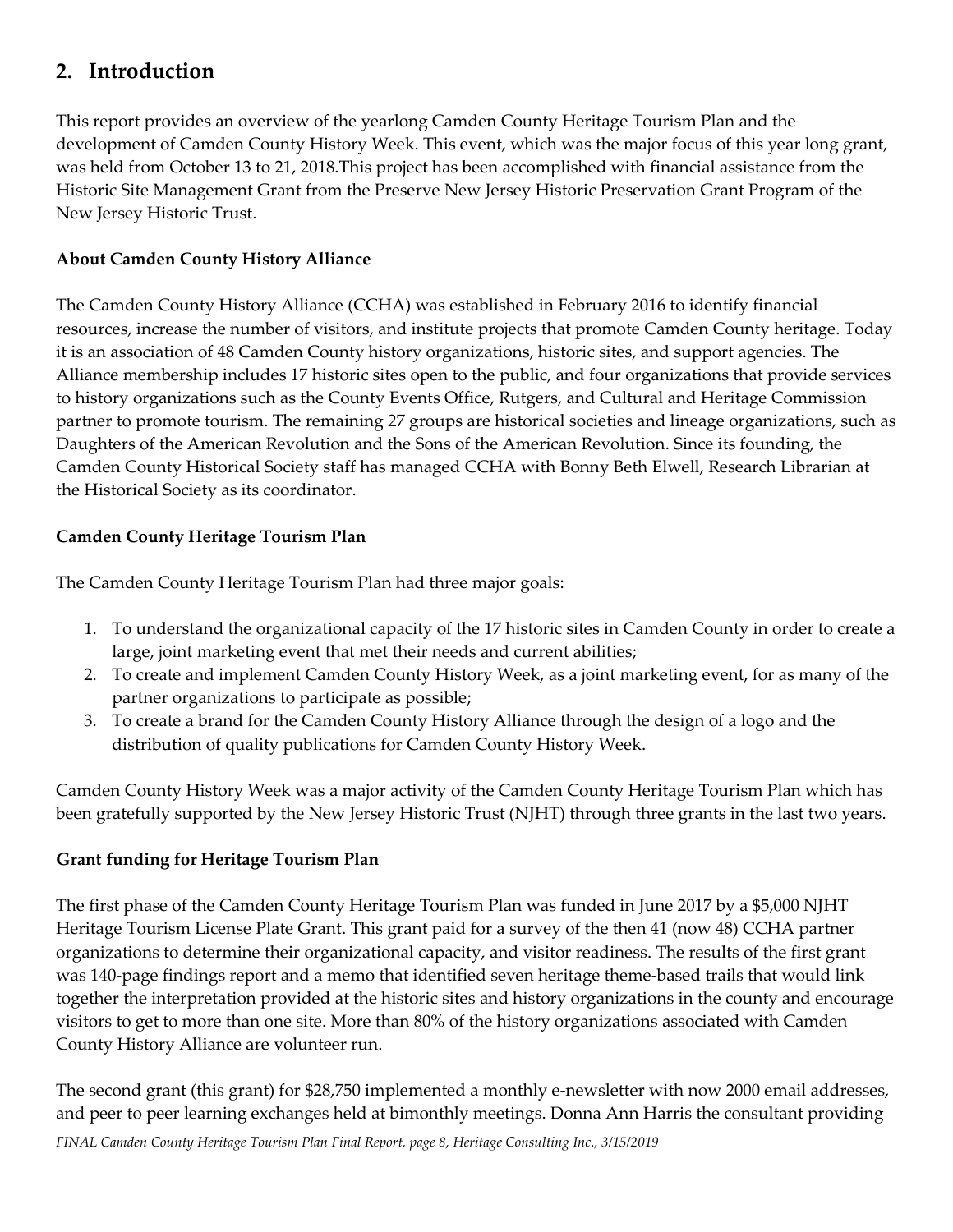services for this grant, wrote and oversaw development and printing of a 19" x 42" four color heritage tourism map/guide, 21 four color rack cards for historic sites open to the public, and a black and white Passport/visitor guide and stamps for History Week October 13 to 21, 2018. Dr. Jack O'Byrne, Executive Director of the Camden County Historical Society wrote the \$10,000 successful grant to the Rohrer Foundation that paid for design and printing of all the History Week publications.

The third and final phase of the Heritage Tourism Plan focused on three evaluations we undertook of History Week, funded by a \$5,000 September 2018 New Jersey Historic Trust Heritage Tourism License Plate Grant. The evaluations were a visitor survey a feedback meeting held on November 2, 2018 with representatives of CCHA partner organizations that participated in History Week and compiled visitor statistics, funds raised and number of volunteers that participated during History Week. The results of this third grant was 119-page findings report which documented the surveys and provided recommendations for the future heritage tourism work for Camden County.

#### **Scope of work changes**

The budget submitted to the NJHT for this Historic Site Management Grant also included a request for funds for a Preservation Plan for Pamona Hall, in addition to the Heritage Tourism Plan. The NJHT chose to fund the Heritage Tourism Plan as submitted and not the Preservation Plan.

Our submitted budget focused on planning for the Heritage Tourism Plan, and not the implementation aspect of Camden County History Week. As such, our submitted proposal included the Phase 1 survey, and no printing costs because implementation of Camden County History Week fell outside the scope of the submitted budget.

When funds were awarded for this grant, we revised our scope of work to include the implementation of Camden County History Week. We did this because we had already received and completed a License Plate Grant which permitted us to survey the CCHA partners and understand their organizational capacity.

Therefore, the focus of our work on this grant permitted us to change the scope of work and add implementation of the Camden County History Week. The grant fundamentally changed from the creation of the Heritage Tourism Plan to the implementation of Camden County History Week. The revised scope of work was a breakthrough for the Alliance as they could realize one of their main goals: to create a large event together.

With this new scope of work came the need to identify funding for printing for History Week from other sources, which was not include in the original grant submitted to NJHT. Dr. Jack O'Byrne of the Historical Society prepared a successful grant application to the Rohrer Foundation for \$10,000 to pay for the printing we needed for History Week. The grand total for design, printing, rack card racks, and rubber stamps for the event came to \$10,000.

The next chapter provides an overview of the organizational capacity of the 17 historic sites that are partners of the Alliance, as well as the 27 historical societies, and four service organizations. Based on the initial survey of Alliance partners in the summer of 2017 through the first License Plate Grant for the survey, we identified eight main issues that the Heritage Tourism Plan needed to address. We also have detailed our efforts to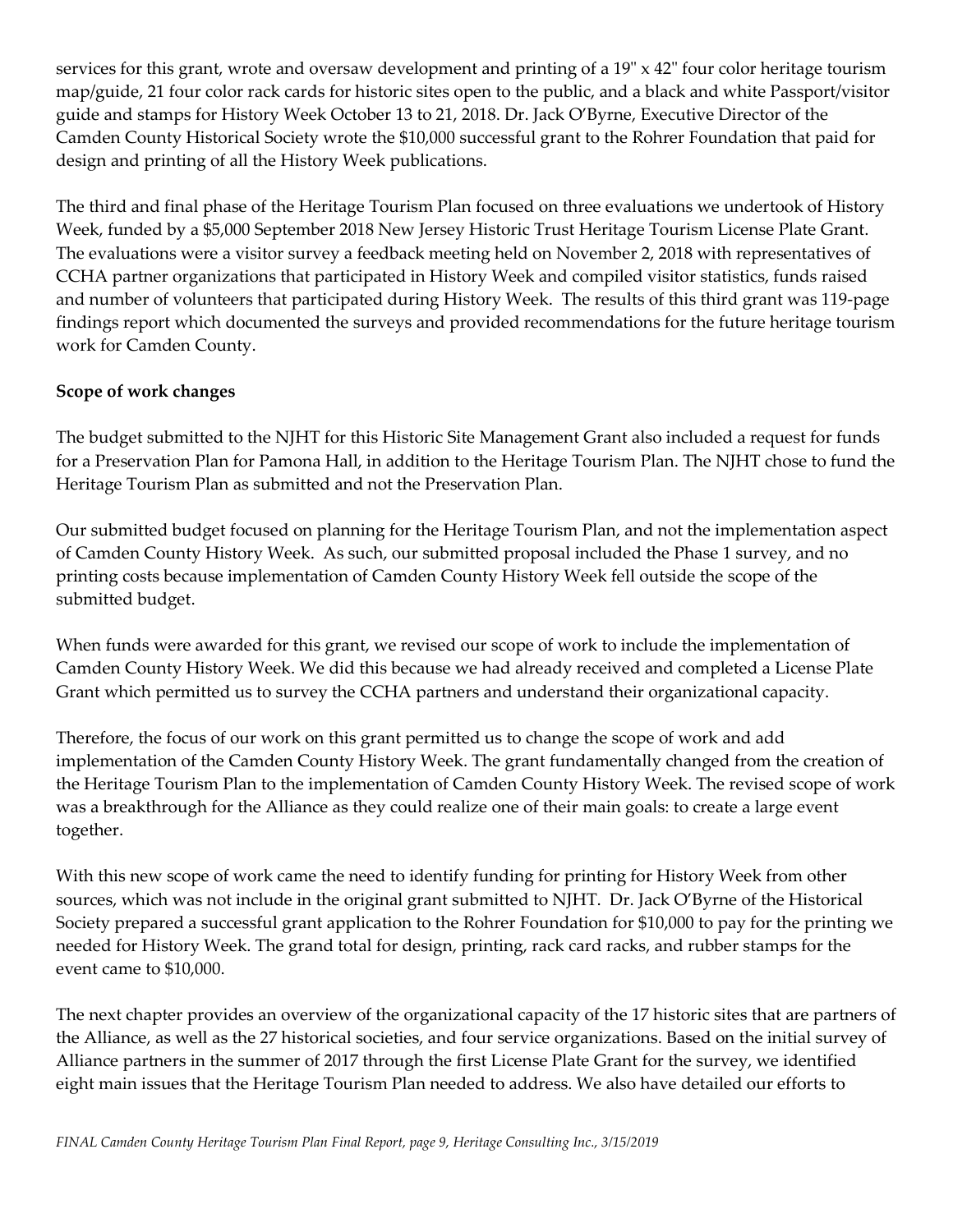overcome some of the organizational capacity limitations of the History Alliance partner organizations as we prepared for Camden County History Week.

# **3. Organizational Capacity and Development of the Heritage Tourism Plan**

## **Organizational Capacity of Alliance Members**

The Camden County Heritage Tourism Plan was developed with the organizational capacity of the Alliance members in mind.

The first phase of the Camden County Heritage Tourism Plan was funded in June 2017 by a \$5,000 New Jersey Historic Trust Heritage Tourism License Plate Grant. This grant paid for Heritage Consulting Inc. to study and understand the then 41 (now 48) CCHA partner organizations through a 40-question survey to determine their organizational capacity, and visitor readiness. Through a combination of phone and in-person surveys, we engaged with 38 of the organizations, fully 90% of the partner organizations. The in-person surveys allowed the consultant Donna Ann Harris to gain trust and to glean more information than survey form alone could provide.

The first grant resulted in 140-page findings report as well as a memo that identified seven heritage themebased trails. The heritage trails effectively link historic sites to history organizations in across the county while encouraging visitors to see more than one site.

The recommendations from that Phase 1 grant provided advice to the Alliance for activities they could undertake independent of the Heritage Tourism Plan in the interim between Phase 1completion and decision making by the NJHT concerning later phases of funding. We were delighted when this grant, the Heritage Tourism Management Grant, for the Heritage Tourism Plan was announced. This decision permitted us to include implementation of the Camden County History Week event as part of the work product for this grant.

Our 2017 survey of the Alliance partner organizations identified the following eight overriding concerns to surmount in order to create a large, joint marketing effort for heritage tourism in Camden County and for the upcoming Camden County History Week. Below, we highlight each concern to be addressed and the implications for creating a robust joint marketing effort of Camden County History Week.

## **a. Not enough volunteers; few paid staff**

While there are 17 historic house museums open to the public that are members of the Alliance, only eight (8) have paid staff.

Alliance members with paid staff open during Camden County History Week

- 1. Barclay Farmstead Museum, Cherry Hill
- 2. Battleship New Jersey Museum and Memorial, Camden
- 3. Historical Society of Haddonfield, Haddonfield
- 4. Indian King Tavern, Haddonfield
- 5. Holocaust Museum, Cherry Hill
- 6. Camden County Historical Society, Camden

*FINAL Camden County Heritage Tourism Plan Final Report, page 10, Heritage Consulting Inc., 3/15/2019*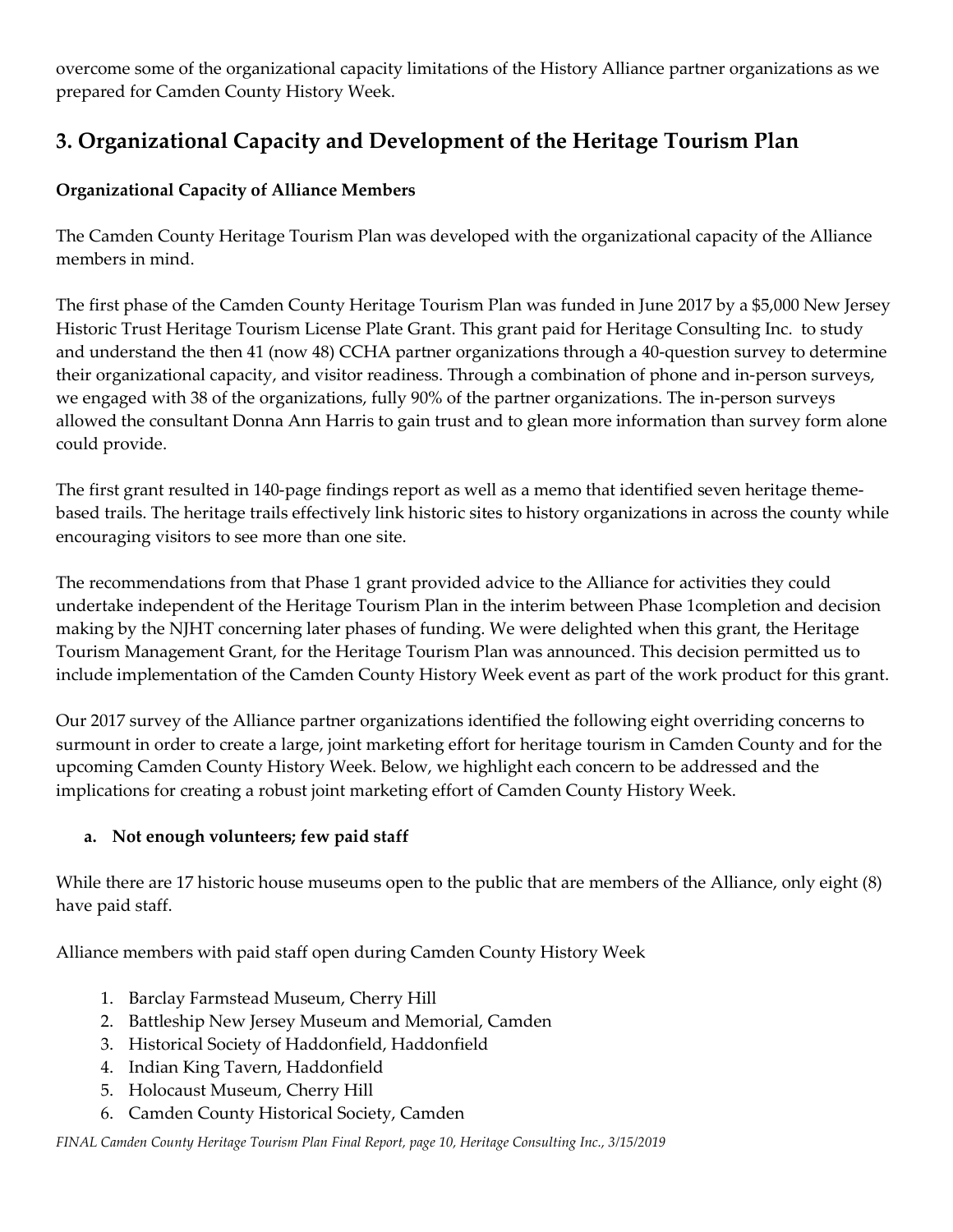- 7. Walt Whitman House, Camden
- 8. Camden Shipyard and Maritime Museum, Camden

This means that 11 of the historic sites are **managed by entirely by volunteers**. Although volunteers are integral to historic site management, the nature of volunteer-run sites results in different organizational capacities than sites that are run by paid staff. The primary concern is the number of volunteers that are actively involved at the site. As common sense would suggest, more volunteers result in more organizational capacity.

Our survey and on-site interviews with the historic sites, whether staffed or not, acknowledged the **difficulty in securing volunteers** as well as the challenges of an aging volunteer pool. The volunteer corps at each site varies widely. The majority have less than 20 people who help regularly. We learned that four (4) sites have less than ten (10) volunteers to manage or interpret their important historic public site. The sites with the fewest number of volunteers are the Peter Mott House, the two Pennsauken Historical Society properties, and the Historical Society of Winslow Township that leases a farmhouse from the County for their headquarters.

Volunteer-run Traditional House Museums Sites Open for Camden County History Week

- 1. Berlin Train Station, Long a Coming Historical Society, Berlin
- 2. Burroughs Dover House, Pennsauken
- 3. Collings Knight House, Collingswood
- 4. Gabriel Davies Tavern, Glendora
- 5. Griffith Morgan House, Pennsauken NJ
- 6. Magnolia Train Station, Magnolia Historical Society, Magnolia
- 7. Peter Mott House Lawn Side Historical Society, Lawnside
- 8. Quaker Store, Stratford Historic Preservation Commission, Stratford
- 9. Whitman Stafford House, Laurel Springs
- 10. Winslow Township Historical Society, Winslow Township and
- 11. Haddon Township Historical Society

Five (5) Historical Societies Open During Camden County History Week

- 1. Gloucester City Historical Society, Gloucester
- 2. Clementon Historical Society
- 3. Heights Heritage League, Haddon Heights
- 4. Glover Fulling Mill Park, Haddon Heights
- 5. Haddon Heights Historical Society

Even the eight (8) sites complete with paid staff, regularly rely on volunteers to help with school groups, events, and fundraising. In order to address this matter, we hosted a panel discussion about identifying and engaging volunteers during a CCHA meeting in April 2018. However, more research and effort are needed to address volunteer recruitment and retention. Two sites under the jurisdiction of the NJ State Parks, the Indian King Tavern Museum and Walt Whitman House, use volunteers extensively to bolster their small paid staffs.

The Barclay Farmstead Museum in Cherry Hill, which has one paid staff member in the form of a Cherry Hill Township employee, has more than 150 volunteers on their roster. They too felt that they did not have enough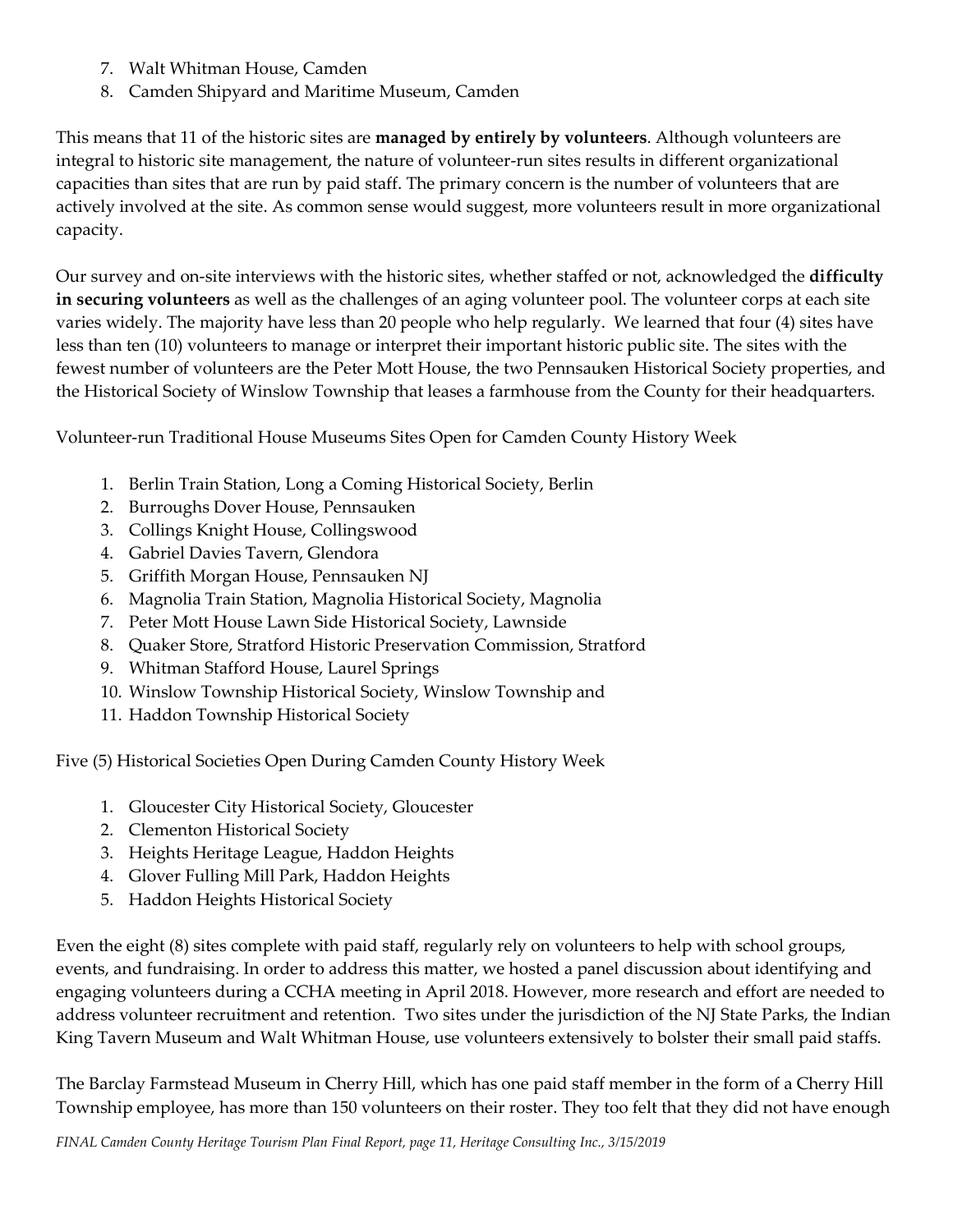volunteers to offer the variety of programming necessary for the 160 guests that visited during Camden County History Week.

## **Implications for History Week.**

Between the months of January and April 2018, the consultant visited 19 sites. During these visits, we stressed the need to recruit more volunteers for History Week programming. These visits, held six months in advance of the History Week event, were designed to reinforce the need for more volunteers and encourage sites to securing enough volunteers for the event. In addition, this topic of volunteer recruitment was addressed at the peer to peer informational exchanges during the April 2018 bimonthly meeting. At the peer to peer information exchange, we showcased sites that have active recruitment efforts year-round.

Although some sites were successful in recruiting more volunteers, not all were able to do so. During a feedback meeting following the event on November 2, 2018, some individuals complained that sites were unable or reluctant to recruit new volunteers to their ranks. Yet, it is important to note that difficulty attracting volunteers is a national concern, not an issue confined solely to Camden County. More effort must be directed towards addressing this topic. Recommendations for ongoing volunteer recruitment and retention training will be discussed in our conclusion chapter.

## **b. Not open during regular posted hours**

Our 2017 survey revealed that 12 of the 26 history organizations open to the public or roughly 50% were open by appointment only and were **not open during regular posted hours**. This was largely due to lack of volunteer staffing. This was a critical obstacle to overcome, as it is essential for sites to be open during regular, convenient hours for visitors in order to make any joint marketing effort successful. Heritage visitors want predictable open dates and times so they can make plans for drop-in visits.

#### **Implications for History Week**

Throughout the course of our yearlong project, we were able to educate and encourage the volunteers running the 17 historic sites to begin to remain open at least monthly on the weekends. Additionally, volunteers were encouraged to plan and advertise their programming far in advance by posting year-long event schedules on their web site or Facebook pages.

We believe we have made great improvements on this matter during our work together on the Heritage Tourism Plan. Only two sites were listed open only by appointment on their History Week rack cards, while there were 12 that reported they were only open by appointment according to the 2017 survey.

## **c. Little tracking of visitation or collecting visitor statistics**

Increased visitation is one of the three objectives of the Alliance. As can be expected, the Alliance organizations **are small**. Throughout the research process, we discovered that half of the sites welcome **less than 500 visitors yearly**. Only four (4) of the 17 sites greet more than 5000 visitors a year. Yet, the collaborative effort of History Week has already reaped benefits for even the smallest of sites, as their History Week attendance produced far above their usual number of visitors for a fall weekend.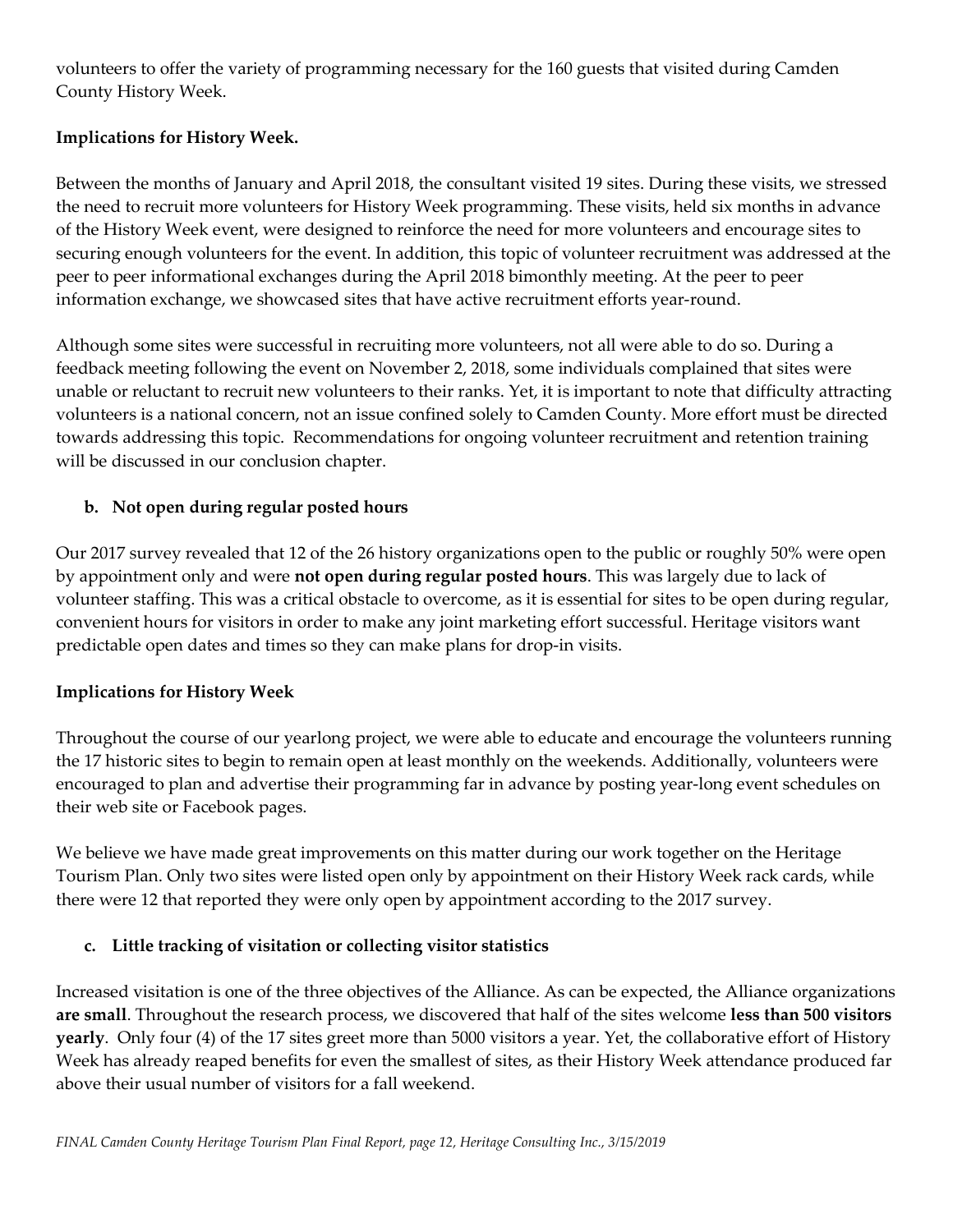While most historic sites use sign-in books to count visitors, we learned that **most sites do not keep or report monthly visitor statistics.** One of the long-term goals of the Heritage Tourism Plan is to collect these numbers in order to chart our successes more effectively.

#### **Implications for History Week**

Data collection about visitors does not seem to be a concern of the volunteer run sites. Collecting and reporting volunteer statistics is a voluntary activity. The sites that collect and report statistics today, do so because their agency, such as a state park, requires it, or because entities that receive the NJ Historical Commission General Operating Support Grants require it for grants. However, for most Alliance members, there is no requirement to collect visitor statistics.

We believe that the collection of this information is crucial because it provides baseline data to show performance year over year. To make sites aware of the necessity and simplicity of this activity, we collected visitor statistics for History Week through the visitor survey. We and learned that 1,006 visitors attended one or more events at one of 32 sites open for programs during History Week. Yet, the Alliance must do more work in order to encourage sites to collect visitor statistics throughout the year. These recommendations will also be addressed in the Conclusion and Recommendations chapter.

#### **d. More collaboration needed**

Our initial survey identified that **more could be done to encourage collaboration** or links between nearby sites. Since one of the main objectives of the CCHA is to encourage more visitation to partner organizations, such collaborations can be enhanced by making referrals of visitors to other sites in the area.

#### **Implications for History Week**

In response to this concern, we created seven heritage trails to link sites together thematically. We also created rack cards for display at 21 sites to encourage visitors to see nearby sites or to draw thematic connections through interpretation. The rack cards also identify open hours, which compelled many of the sites to identify their regular open dates so these could be included on their schedule for the year.

In 2019, the Alliance will be working with volunteers and staff to increase their basic knowledge about nearby sites in order to make appropriate referrals to visitors by undertaking "familiarization (aka FAM)" tours. The best way to learn about visitor offerings at other sites is for docents to make a visit and take a tour themselves, so that they may be able to tell visitors know what to expect at neighboring sites. In addition, we are recommending that training on **making visitor referrals** be offered to the CCHA partner organizations in 2019.

#### **e. Communication and joint marketing needs**

Among the main needs for the Alliance members which were uncovered during the Phase 1 survey work, was the need to jointly promote their work to a broader cross section of potential visitors.

#### **Implications for History Week**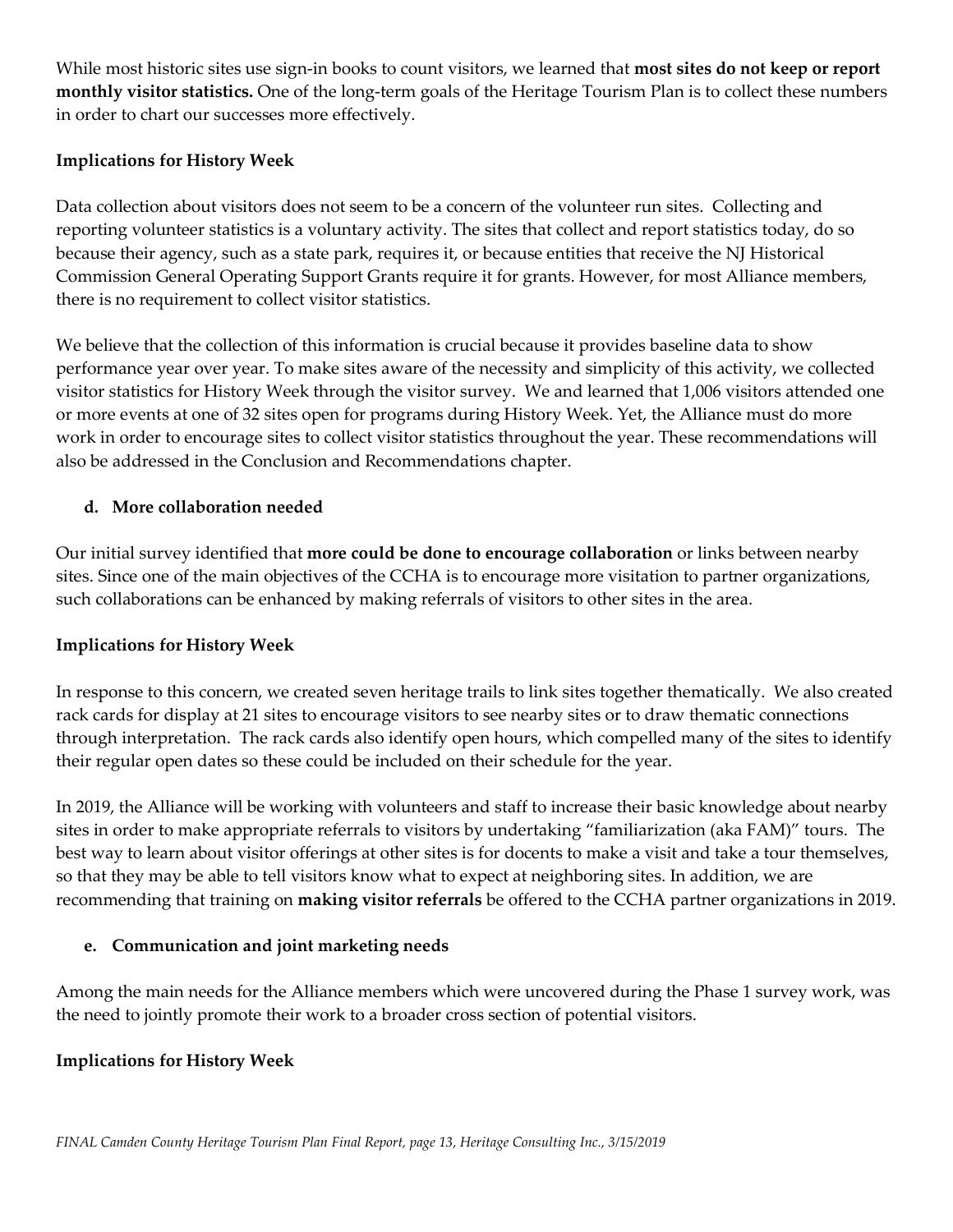Beginning in April 2018, the Alliance began a quarterly e-newsletter to promote History Week. After the first issue in Spring 2018, we quickly realized that a **monthly e-newsletter was better suited** to promote events of individual Alliance partners throughout the year and for History Week. A monthly e-newsletter brings more timely information to our readers and has been a popular activity for Alliance partners. The lead time to create a press release or poster for publication necessitates that sites think far in advance to prepare materials for submission.

We gathered mailing lists from all the Alliance organizations to **create one large, mailing list t**hat would market individual events to a broader cross section of potential visitors. Our 2017 survey revealed that not all Alliance organizations collect email addresses or use email lists to bring news to their members. This posed an opportunity for the Alliance to **collect the email lists** of as many Alliance organizations as would provide them to create one large email list for joint marketing purposes. For example, a local historical society would mail out 100 flyers announcing their events to their mailing list. By gathering mailing lists together, now 2000 people get the same flyer electronically as one of the events being promoted every month. All would benefit by having their events marketed to far more people than their own list, as a form of enlightened self-interest. Four organizations have their own privacy policies and were consequently unable to share their email lists with us. These groups, however, partnered with the CCHA and forwarded the CCHA e-newsletter directly to their members instead, which added an additional 500 names to our newsletter recipients. According to Mail Chimp, we achieve a consistent 25-29% open rate for our monthly e-newsletter.

## **f. Creating a brand for the Alliance and History Week**

Because the grant budget did not allocate any funds for design or printing for History Week, we sought support for design and printing from another source. Dr. Jack O'Byrne of the Historical Society prepared a successful grant application to the Rohrer Foundation for \$10,000 to pay for the printing needed for History Week. The grand total for design, printing, rack card racks, and rubber stamps for the event was \$10,000.

#### **Implications for History Week.**

All the printed materials for History Week were branded with a consistent logo, colors, design and quality to reinforce the value of a collaborative marketing effort.

- We printed 21,000 four color rack cards for 21 public organizations that wanted rack cards. Each group received 1000 cards. Each partner organization was given 425 rack cards, and every other site received 25 cards each from the other sites. We provided simple metal rack card racks to the 21 organizations, so that the rack cards could be neatly displayed.
- A four-color, oversized, folded 19" x 43" Heritage Trails Map/Guide was printed. 5000 maps were printed, and each organization received a packet of 40 maps. This map was organized around and introduced the seven thematic heritage trails identified in the Phase 1 grant.
- We printed 6000 Passports/event guides, and each organization was given a bundle of 100. This guide included all the events being held at the 32 partner organizations.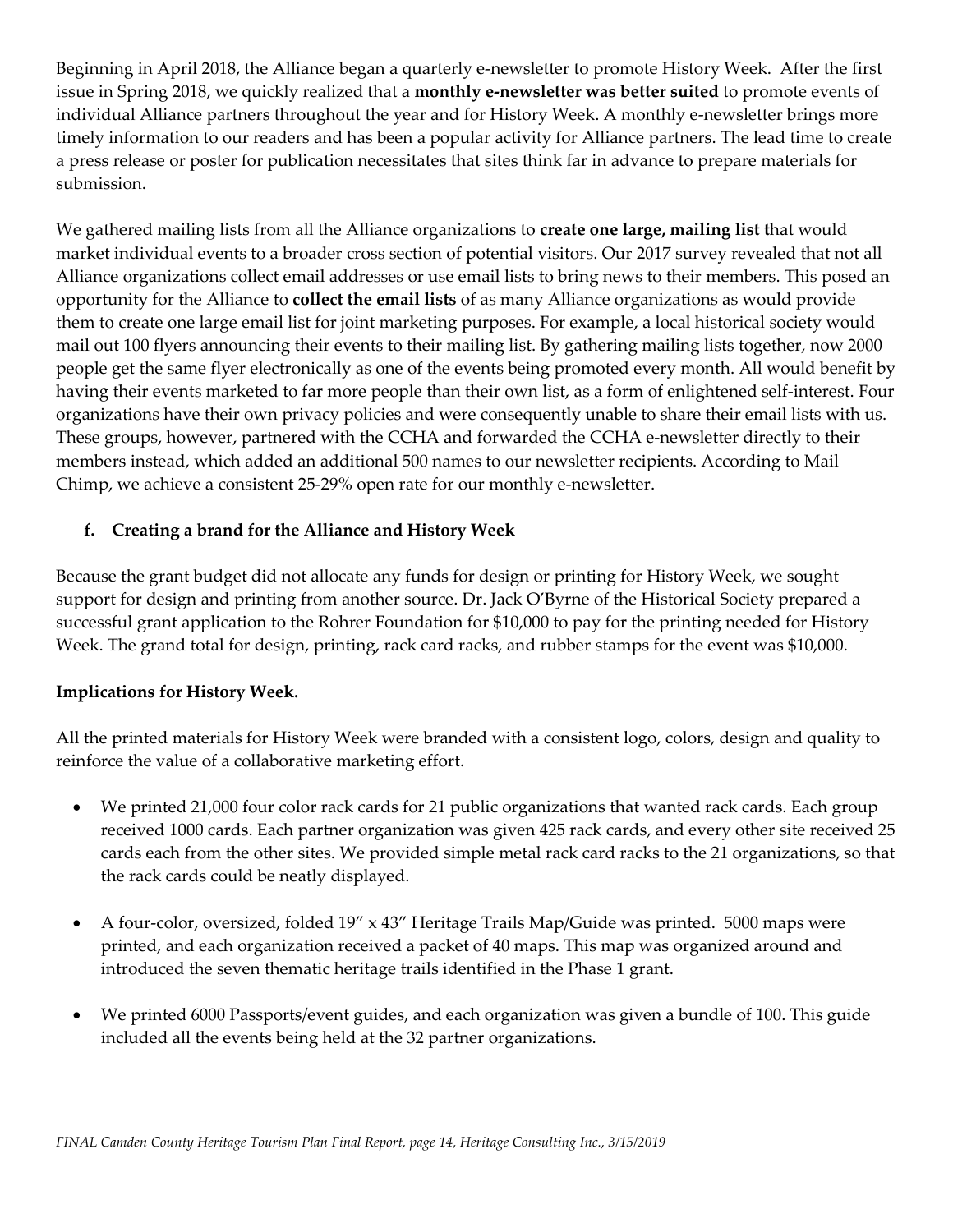- Each organization received a small rubber stamp with the CCHA logo and their choice of colored stamp pad to use on the Passport. We offered a grand prize to the person who submitted a Passport with the most stamps. The winner was a young man who submitted a Passport with 10 stamps.
- Each group received 100 copies of a visitor survey. Each copy was customized with the name of their organization. The completed surveys were collected and tabulated in order to create a report. We also held a feedback meeting on November 2, 2018 for the sites that participated. See EE in the Appendix for the corresponding notes on that meeting.
- We provided a PDF version of a four-color flyer for Camden County History Week to be used as a Facebook, web site post, ad or hard copy poster.

## **g. Creating Thematic Heritage Trails.**

Our initial research indicated that an annual project like History Week was useful, but that the sites could better market themselves more frequently if they were organized into thematic heritage trails.

#### **Implications for History Week**

We saw an opportunity to **tie together the 17 historic sites and other history organizations to seven heritage trails** based on common themes. We envisioned these seven heritage trails are being used to move visitors to multiple sites. These themed heritage trails are:

- 1. Built in Camden County—25 organizations
- 2. 20th Century Stories—21 organizations
- 3. Women in History—15 organizations
- 4. Many Faces of Camden County—23 organizations
- 5. Colonial Times—16 organizations
- 6. African-American Heritage—18 organizations
- 7. Rivers, Roads & Rails—11 organizations

Our initial intent was to encourage each organization located on a thematic trail to be open one specific weekend a month. This schedule would be marketed through the newsletter. Unfortunately, we received immediate push back primarily from the volunteer-run sites. They felt that being open another weekend a month was just too difficult for their current volunteers. Such scheduling makes it impossible for them to volunteer around their individual open days or be open additional weekend days. Still, they agreed that the heritage trails were worthy, but that they would need to be represented as an additional phase of work after History Week was completed.

We provided background on each heritage theme on the oversized Heritage Tourism Map/Guide, and on each rack card. In 2019, the Alliance has agreed to designate dates in May as the Built in Camden County Heritage Trail weekend. Alliance volunteers are now gathering information from the 26 organizations that interpret architecture about their event on Saturday May 18, 2019. Each site will have their own educational programming for adults and children, which will be marketed through the e-newsletter and social media outlets.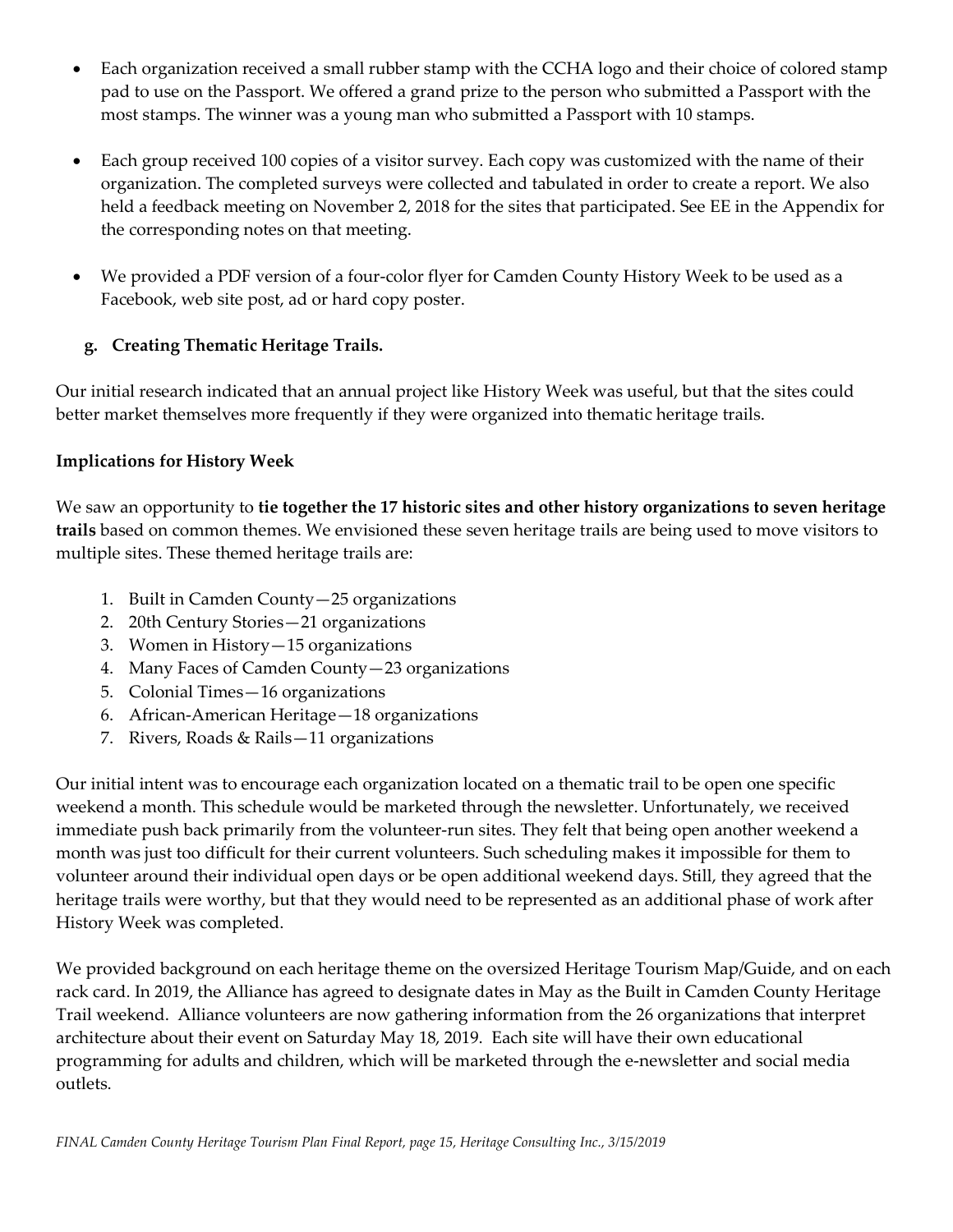#### **h. Additional training needed**

Upon inquiring about **training needs** in our initial survey, we learned that the partner organizations were not taking advantage of relevant training programs being offered nearby by MARCH, at Rutgers Camden. We understood that these programs were being produced by outside "experts." Not only did they require fees, but an excess of time to attend, and were often held at inconvenient times during the week. Volunteers were reluctant to attend. We believed that if we could highlight high-quality work of peer organizations in the Alliance, in short, half hour presentations during the Alliance meetings, we could provide quality educational content, close to home, and from people they knew and trusted.

#### **Implications for History Week**

During the months leading up to History Week, we developed three peers to peer informational panels, held at the bi-monthly CCHA meetings. Three short but effective thirty-minute educational activities were held on volunteer recruitment, collecting and using visitor statistics, and an overview of events planned for History Week. These panels were all well received by Alliance partners and will continue to be held.

The next chapter provides an overview of the activities undertaken by the consultant to promote, prepare, and evaluate Camden County History Week.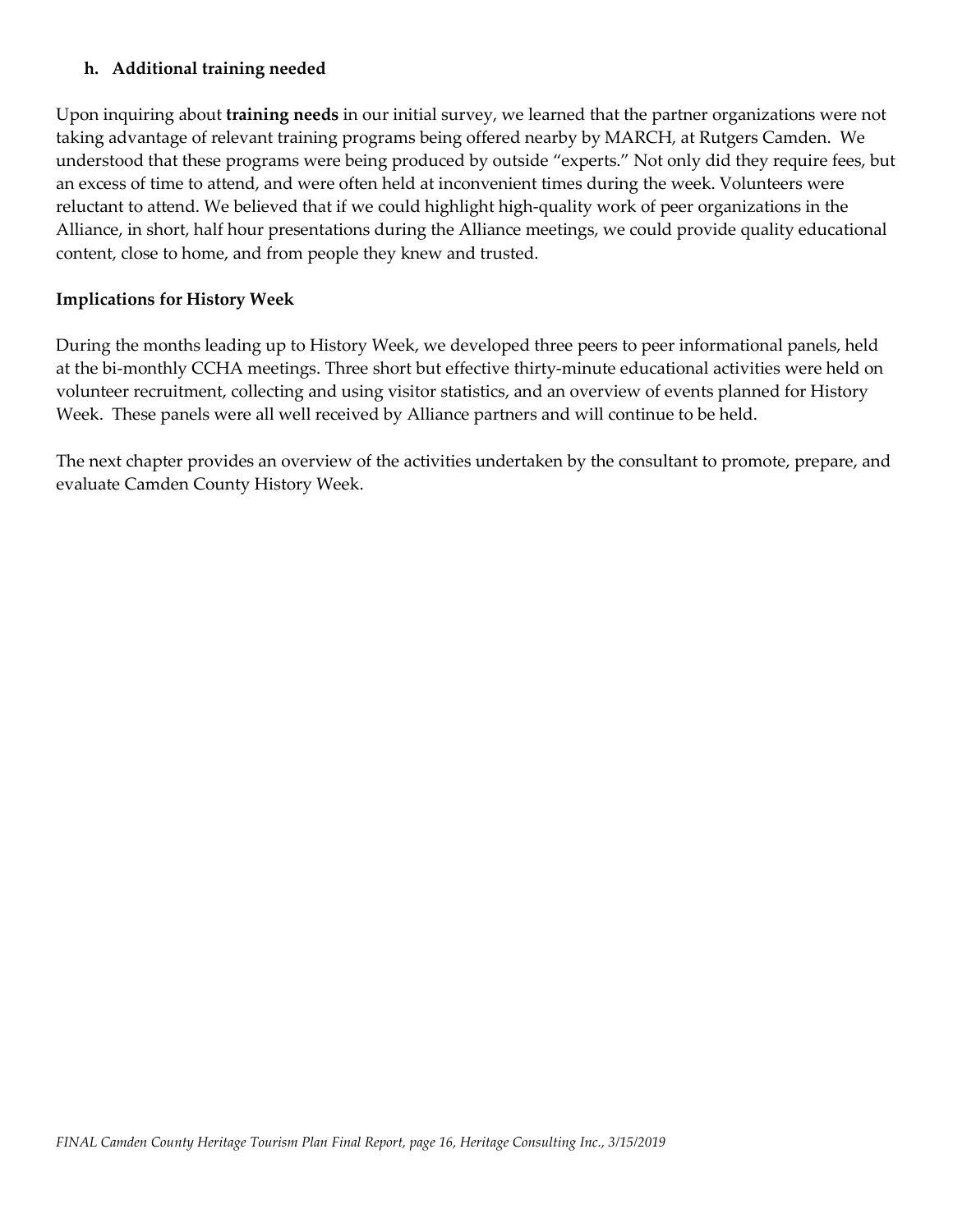# **4. Heritage Tourism Plan Goals and History Week**

The following is a summary of tasks to create Camden County History Week. These tasks undertaken by the consultant, Donna Ann Harris of Heritage Consulting Inc. during the development of the Camden County Heritage Tourism Plan. This summary also includes a review of the various communication and outreach efforts to promote, prepare, and evaluate History Week. A more extensive overview of the tasks organized by month is included in Appendix GG.

The Camden County Historical Society was notified of its successful grant application, this very grant, on November 2017. Prior to the receipt of this \$28,750 grant, the consultant completed a \$5000 New Jersey Historic Trust License Plate Grant for Heritage Tourism in order to learn about the organizational capacity, and visitor readiness for the then 41 organizations involved in the Camden County History Alliance group. See Appendix A in the back of the report for the Findings Report for the Survey project. This report from the first grant also contains a list of seven heritage themes for the historic sites and organizations to be linked together. These themes were used to create the Heritage Trails Map and Guide (See Appendix A for the list of heritage themes is Chapter 3 in the Survey Findings Report).

## **Startup activities**

The beginning months of this grant were spent gathering information from the Alliance partners and laying the ground work for Camden County History Week. At the January 18, 2018 bi-monthly Alliance meeting, the attendees agreed to host Camden County History Week on October 15 to 22, 2018. In June 2018, the Steering Committee agreed to extend History Week from October 13 to 20, 2018 to accommodate some sites that were holding major events on the weekend of October 13 and 14.

The consultant prepared a memo about the possible printing needs for Camden County History Week (see Appendix B). Dr. Jack O'Byrne used this information for a successful \$10,000 grant application to the William Rohrer Foundation. This grant funded the design and printing of four-color rack cards, a large four-color folded Heritage Trails Map and Guide, and a black and white Passport/ Event Guide, all of which were printed and made available to the partner organizations in late September 2018. We solicited bids for printing based on an RFP.

Using a job description that was circulated, six volunteers were solicited to serve on a Steering Committee. The committee met monthly until August when it meets weekly to review the drafts and designs of the published materials. We also circulated a Commitment Form to all Alliance partners outlining the understanding for their participation in History Week. See Appendix G for the Commitment Form document.

## **E-newsletters**

The e-newsletter to promote the organizations and History Week needed several foundational documents including guidelines for submission, a privacy policy for the emails collected, and use policy for the email list itself. All these documents were created by the consultant.

The first e-newsletter went out on March 8 and was called Spring 2018 newsletter (see in Appendix K along with all the other e-newsletters produced for the grant). After the first issue, the consultant and Bonny Beth Elwell, the coordinator of the Alliance activities from the Camden County Historical Society, agreed that a

*FINAL Camden County Heritage Tourism Plan Final Report, page 17, Heritage Consulting Inc., 3/15/2019*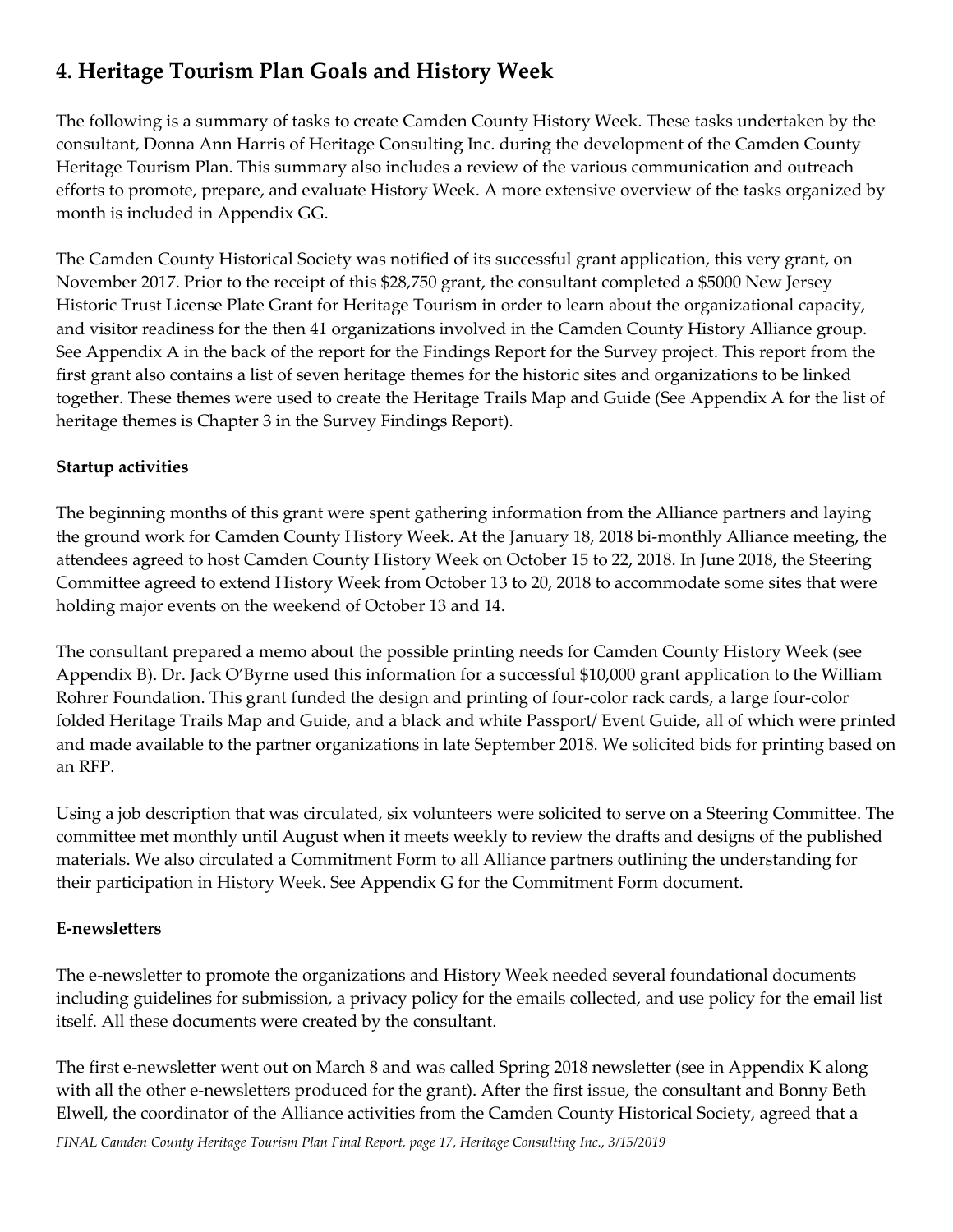monthly newsletter would better serve the CCHA partner organizations. This work to create a monthly newsletter was outside the scope of work, and unbudgeted in both time and costs. We both believed a monthly newsletter was an important addition to the Camden County Heritage Tourism Plan. Each month, the consultant solicited and organized the stories for the newsletter, which Bonny Beth edited. The newsletter included the required NJHT credit line.

There were 1561 unique names on this first mailing list, culled from almost 2000 names from lists provided from 12 Alliance partner organizations. According to Mail Chimp, we achieved a 26.5% open rate at 397 opened. This rate remained consistent throughout the year. From the email addresses from the visitor survey and other events held at partner organizations, we then added to the mailing list. There are now approximately 2000 people who receive the newsletter as of March 2019.

## **Site Visits**

In late January through April 2018, the consultant made site visits to the 19 Camden County historic site organizations open to the public. The consultant and interns took notes at all 19 site visits (See Appendix J for corresponding notes). The purpose of the site visits was to:

- understand their operations and interpretive activities,
- talk about their plans for History Week,
- review the commitment form document,
- show examples of the types of documents we will print for History Week,
- confirm the heritage trail(s) for each site,
- discuss the upcoming e-newsletter and
- ask for emails and stories for upcoming newsletters

These 19 interviews confirmed what we had already learned from the previous survey. The volunteer-run sites were indeed hindered in their ability to provide educational programming for visitors because they do not have the staff capacity for large groups of visitors. Some sites said that they were worried they would not be able to recruit additional volunteers for the October event.

In addition, we learned that some sites do not have up to date membership brochures to hand out to visitors to encourage donations to the organization. Although most sites showed us their visitor sign in book, most were not collecting email addresses, or counting the number of visitors per open day. We encouraged them to do so. Many noted that visitors do not want to supply this information. Collecting visitors' information and reporting it remains a concern. We make recommendations about this matter in the next chapter.

As a result of these site visits, we supplied a simple chart that could be used to collect visitor statistics including the collection of email addresses. This form was circulated to the Alliance partners meeting in February 2018. We understand that many organizations are still using their sign in books. Some but not all, are now asking for email addresses and zip codes from visitors.

#### **Peer to peer information exchanges**

We held three peers to peer information exchanges at the bi-monthly Alliance meetings to provide high quality best practices information to the group. This activity was not included in the scope of work. Providing

*FINAL Camden County Heritage Tourism Plan Final Report, page 18, Heritage Consulting Inc., 3/15/2019*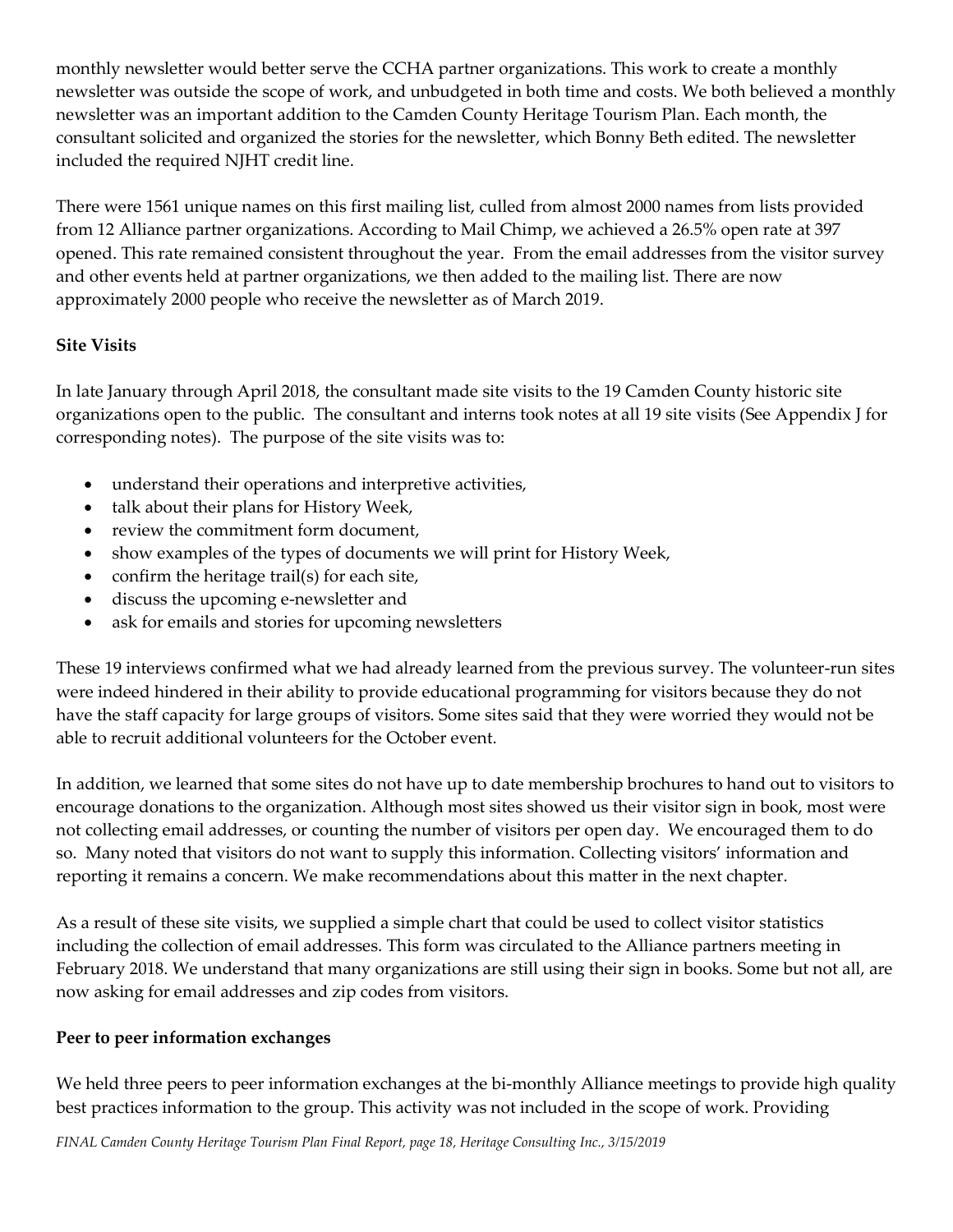educational content during Alliance meetings was an excellent opportunity to deepen and broaden the organizational capacity of the volunteer-led sites. The purpose of these informational exchanges was to share best practices used by Alliance sites. The topics for the informational exchanges came from the topics from the initial survey. The consultant identified possible speakers on these topics during the site visits.

At the April 2018 CCHA bi monthly meeting, the consultant hosted a panel discussion on volunteer recruitment with Battleship New Jersey, the Historical Society of Haddonfield, and Pennsauken Historical Society organizational representatives offering helpful hints for volunteer recruitment based on their experience. Additionally, we hosted two other educational sessions, a peer-to-peer informational exchange on collecting and using visitor statistics with the Camden County Historical Society and Gabriel Daveis Tavern in June. In August, the focus of the informational exchange was to highlight the variety of educational activities being held across the county for History Week.

## **Printing and designing publications**

Two graphic designers were retained to provide designs for the Rohrer funded publications for History Week. Kimi Tallent, the graphic designer on the CCHS staff, created save the date cards/announcement and the 21 rack cards. Philip Green, an independent graphic designer, was hired to prepare the flyer, Passport/Event guide, and the Heritage Tourism Map and Guide. Bonny Beth Elwell worked closely with both designers to review their edited work as well as with the printer to review the proofs. The consultant wrote the copy for the Heritage Trails Map and Guide and Passport/ Event Guide which Bonny Beth edited.

For History Week, we produced:

- 1000 rack cards for each organization (total 21,000). We created bundles of 25 each for all sites that participated. The host organization would get a total of 425 rack cards, and every other site would get 25 each from their peers (See Appendix Q).
- 5000 copies of the Heritage Trails map/guide. Each organization got a packet of 40 maps (See Appendix R).
- 6000 Passports, and each group received a bundle of 100(See Appendix S).
- A small rubber stamp with the CCHA logo and choice of colored stamp pad for each group (See Appendix T).
- 100 copies of a half page size customized visitor survey for each group (See Appendix U).

#### **Prizes**

To encourage people to visit and see many sites during History Week, we offered a series of prizes for those who used the Passport. The person who collected the largest number of validated passport stamps in their Passport, won the Grand Prize. Battleship New Jersey provided one family overnight stay on the Battleship. A gold prize was four admission passes for a family to the Center for Aquatic Sciences at Adventure Aquarium in Camden. There were also four silver prizes, \$20 gift cards to Wawa. The Grand Prize ten stamp winner of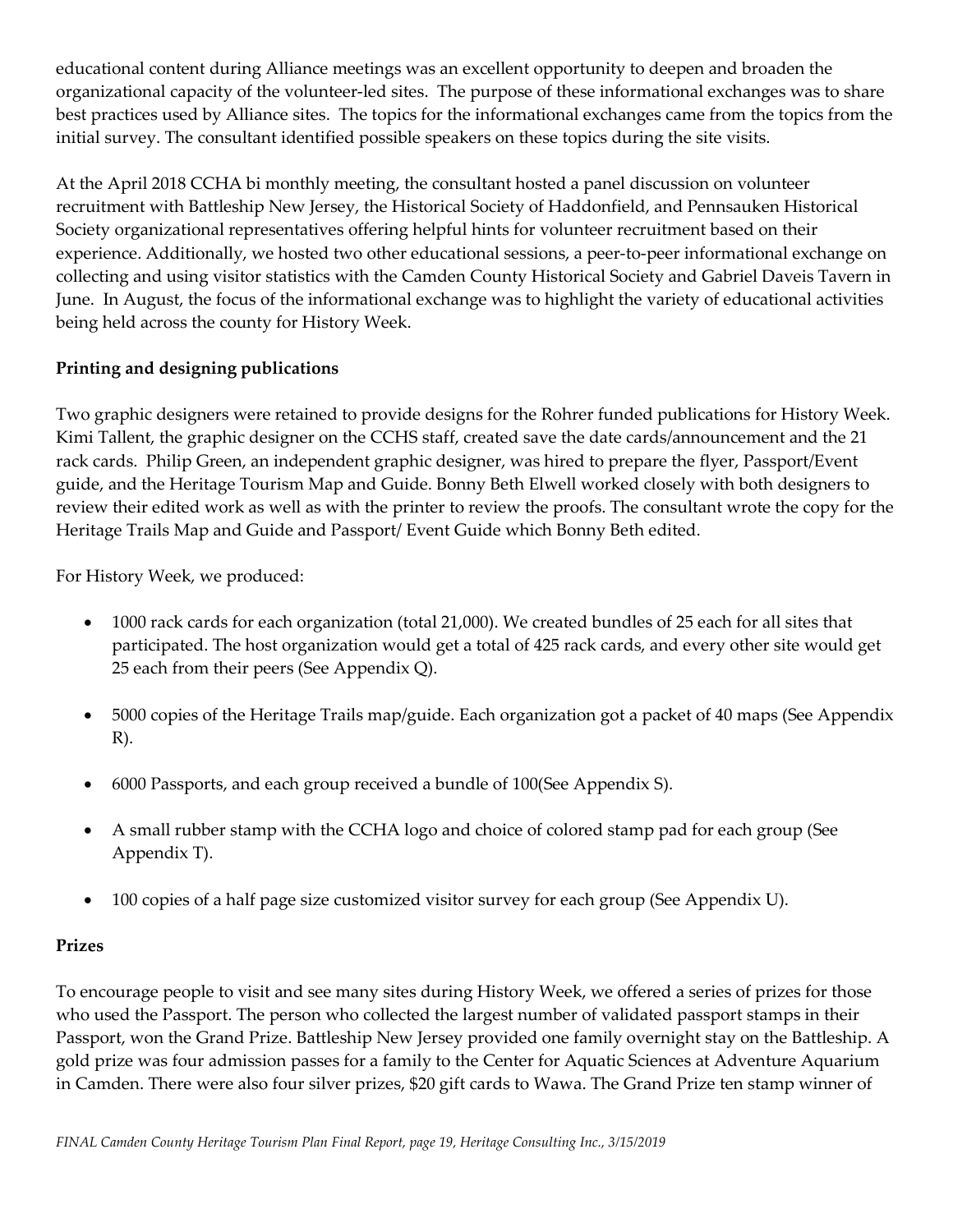the Battleship overnight stay was announced at the November 2 meeting, along with random winters of the other prizes.

Comments about the redesign of the Passport can be found in the Conclusion and Recommendations chapter.

### **Press for History Week**

During July, the consultant prepared two History Week press releases for Bonny Beth's review. One release was a general event announcement and the other was a listing of all the events that would appear in the Passport when it was printed. Bonny Beth sent these releases out to the regular press contacts for the Camden County Historical Society during late August and again in early September.

We received one large article in the *Courier Pos*t newspaper and four smaller articles in the *Retrospect.* Copies of all the traditional media we received can be found in Appendix DD.

During August and September, the consultant posted daily about the events planned by the CCHA partner organizations for History Week to the CCHA Facebook page. During History Week, the consultant posted to the CCHA Facebook page about every event happening two days prior to each event. In addition, the consultant posted throughout the day about activities. All these events had specially designed flyers created by Bonny Beth Elwell. On average, we received to 20 to 200 likes per post.

The week after History Week, the consultant posted four different thank you posts to recognize the work done by the designers, the Steering Committee members, the CCHA partners, the NJHT our funder, and Bonny Beth Elwell and consultants.

See our recommendations regarding better press coverage in the conclusion and recommendations chapter.

#### **History Week**

October was the big month as Camden County History Week had finally arrived. During History Week, both and Bonny Beth wanted to visit with as many sites as possible to see firsthand how the events went, the size of the crowds, and to get direct feedback from visitors. Bonny Beth visited 18 sites during History Week, while the consultant visited 20 with only two overlaps.

Both Bonny Beth and the consultant saw that attendance was modest at all the sites visited. Some volunteerled sites complained that they did not have enough volunteers, but the vast majority were pleased with the turnout at their event. A more detailed discussion of the feedback meeting can be found in the Evaluation Report found in Appendix EE.

#### **Evaluation**

In August, we learned that the consultant's CCHA application for the License Place Grant was successful for the evaluation component of History Week

More than 300 surveys were submitted by the organizations participating in History Week (See Appendix EE for this report). The second form of evaluation for History Week was held during a meeting with the

*FINAL Camden County Heritage Tourism Plan Final Report, page 20, Heritage Consulting Inc., 3/15/2019*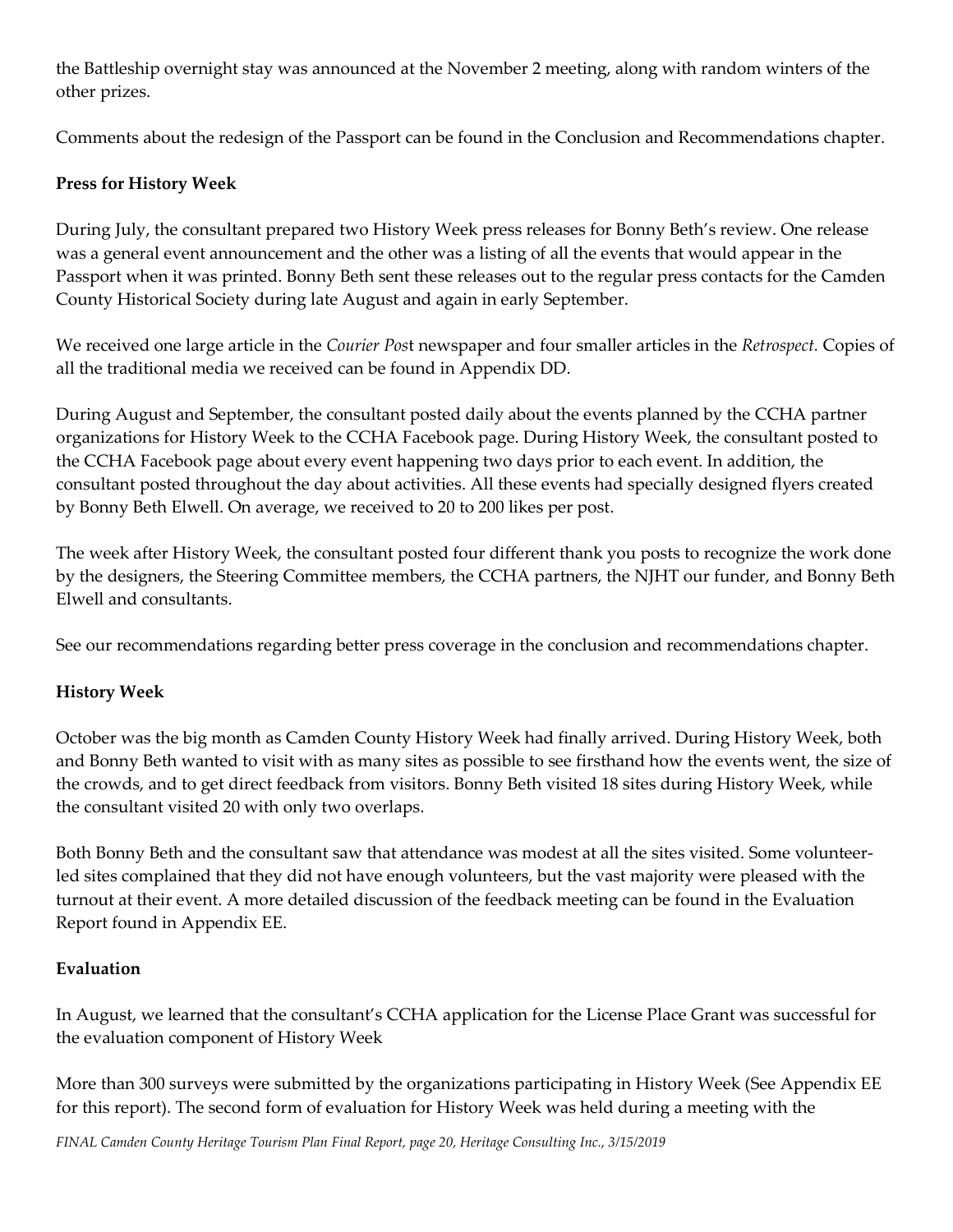organizational representatives that participated. We held a two-and-a-half-hour feedback meeting of all the CCHA partner organizations on November 2, 2018. Approximately, 20 organizations attended. Another five organizations sent their feedback via email. The purpose of this meeting was to gain feedback about the event: what worked, what did not work, how the event could be improved for the coming year, and how sites could be open once a month for tourism programming.

The consultant wanted to gather a third form of evaluation to gather some additional statistics from the sites open to the public during History Week, including gross number of visitors, number of volunteers and funds collected as donations during the event. This information is available in Appendix Y. The consultant developed a brief presentation about both evaluation efforts and created a list of recommendations for the next Camden County History Week, on January 18, 2019 (See Appendix BB for the presentation).

These visitor statistics for History Week also appeared at the December 12, 2018 New Jersey Historic Trust Board meeting where we made a presentation about the project (See Appendix  $X$ ).

Many of our recommendations for the future of History Week and the CCHA are culled from the November 2, 2018 feedback meeting and the visitor survey. The write up of the November 2, 2018 meeting can be found in the Findings Report for the Evaluation Grant found in Appendix EE.

The next chapter contains our conclusion and recommendations for the continuation of History Week, and the continuing work of the Camden County History Alliance.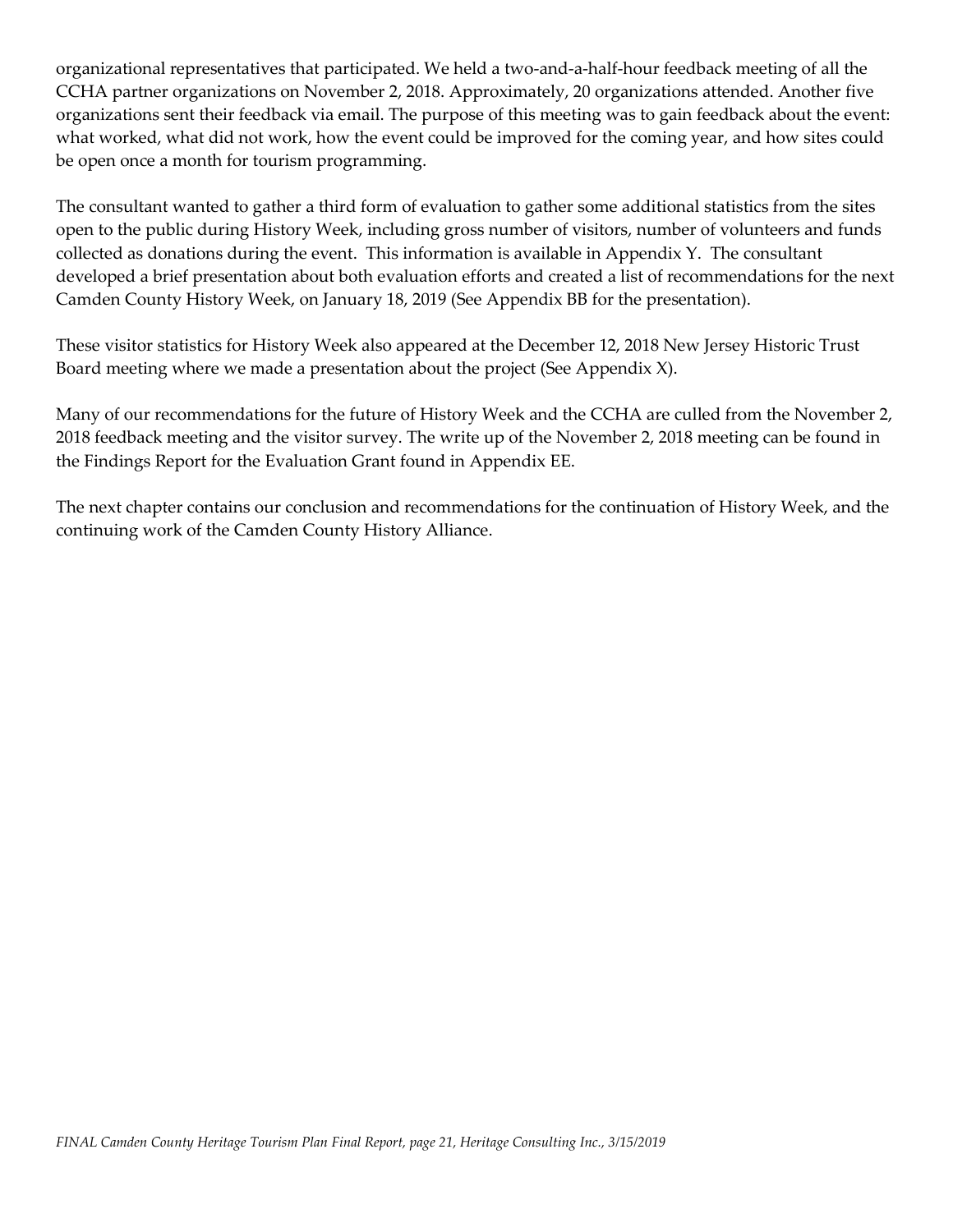# **5.Conclusions and Recommendations**

This section focuses on the overall successes of History Week and lessons learned for any future county wide heritage tourism activities. Recommendations appear in **BOLD** for the CCHA for heritage tourism activities for the next few years given the consultant's experience working with the group for close to two years over three grants.

### **Overall Success**

As a first time event, Camden County History Week was a great success. The nine months lead up to History Week brought five more organizations into the alliance**, the alliance has grown to 48 partners.**

**A total of 32 Alliance partners were open for History Week. All 17 historic sites chose to be open for History Week and offered a variety of programming for adults and children. All of the eight (8) sites with staff offered specialized programs.** Some programs were planned well before History Week dates were announced. Nine (9) historical sites that are run by volunteers offered programming for visitors during the nine day event.

We were delighted that about **half – 15 of the 31 history organizations/historical societies participated in History Week –** including some historical societies, hereditary organizations, and service organizations like MARCH, and the Center at Camden County College chose to offer programs for History Week.

Visitors were highly positive about the event and encouraged the CCHA to continue to offer the event next year, based on the open-ended comments on the visitor survey. See all their remarks in the Evaluation Report in Appendix EE.

Putting on a large county wide event took an entire year to plan since there was a certain amount of learning that was needed by all organizations:

- to understand visitor nomenclature,
- to create systems like the collection of an e-newsletter mailing list and creating a newsletter template,
- collecting data for rack cards,
- gathering consistent and complete information for the Heritage Trails Map/Guide, and
- identifying specific educational activities for each organization that planned to participate for the Passport,.

We asked for information several times from each organization. The consultant visited with each site open to the public, early in the year in January through April 2018, to discuss the programming they might like to offer later in the year for History Week. The initial visit also helped to reinforce the need to plan in advance for volunteers, visitors, and membership materials to hand out during History Week.

Working together as a growing alliance and getting to know other site representatives was another pointed success of History Week. Sites **began to think about joint programming** with other sites nearby.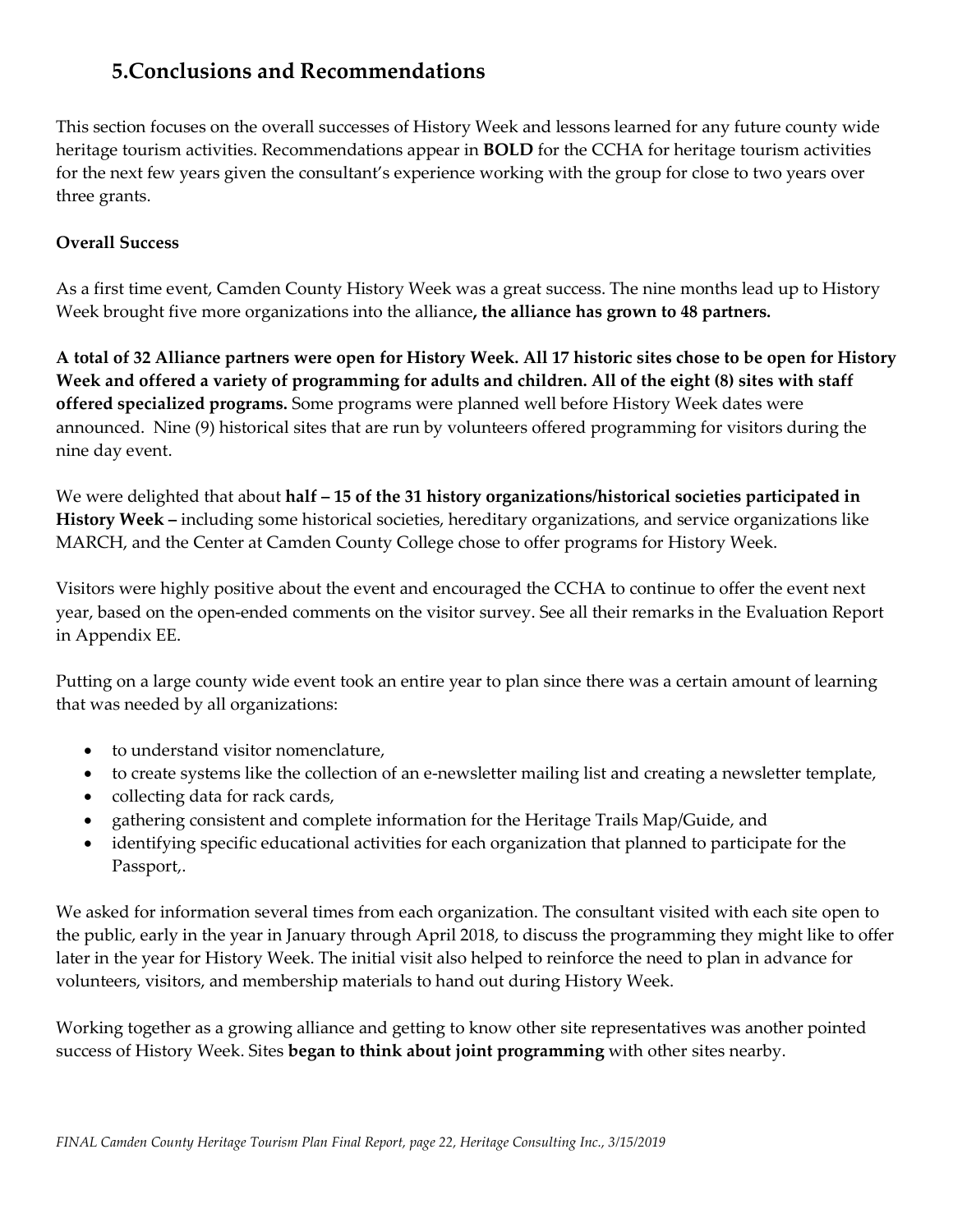One of the most valuable things we did with the Visitor Survey was to **collect names, email addresses, and zip codes.** As these names are added to the others in our current email list, we can continue to market our history organizations and any Heritage Trail or History Week events in the future.

All sites had the **opportunity to ask for donations or memberships** from visitors who came to their site due to History Week publicity. More than of \$1100 was raised in new funds from History Week visitors. One site obtained an artifact donated during History Week. Seeking additional donations is an untapped opportunity and we make recommendations below.

History Week offered all the sites the opportunity **to be creative and undertake new activities for visitors,**  which might not have happened without a countywide effort.

History Week also forced the group to **plan a year ahead and to begin planning earlier in the season** for their own events. Some sites had an increase in turn out above a normal Saturday or Sunday at their location.

## **Expanding the Alliance**

The Alliance accepts additional partners when they contact Bonny Beth Elwell at the Camden County Historical Society. Yet, there is no overall plan to approach other potential partner organizations at present. **We are recommending that the Alliance consider whether they are reaching all of the potential partners,** especially all the historic sites open to the public. At an Alliance bi-monthly meeting, a call can be made to the partners to determine if the Alliance is missing any sites. If so, Ms. Elwell can extend an invitation participate to the appropriate sites.

#### **Bimonthly meetings**

The History Alliance holds bi-monthly meetings because it seems to be a happy medium between quarterly and monthly meetings. Most of the organizations already have their own monthly meetings to manage their own organizations. **The Alliance may want to reconsider if bi-monthly meetings continue to make the most sense** given the planning of the fast approaching 2019 October History Month for the 24 organizations that are participating in the May 2019 Heritage Trails, around the heritage theme Built in Camden County.

#### **More sites are open at least monthly for regular hours**

In our initial survey of the then 41 CCHA partners in June of 2017, we learned that 12 of the 17 of the historic sites were open primarily by appointment only. Over the course of the last year, in preparation for History Week, only one of the CCHA partner sites (Whitman Stafford House) advertised themselves on their rack card as only being open by appointment. This is a major breakthrough for the CCHA and for most of the volunteer run historic sites. While most of the volunteer run historic sites are open only monthly, **more sites are posting regular monthly events throughout the year,** which can be promoted through the CCHA e-newsletter.

#### **First time visitors**

With so many first-time visitors (**54% of all visitors were first-time visitors)** coming to History Week, we are able to sort the data base and provide sites with the names and emails of their visitors if they want the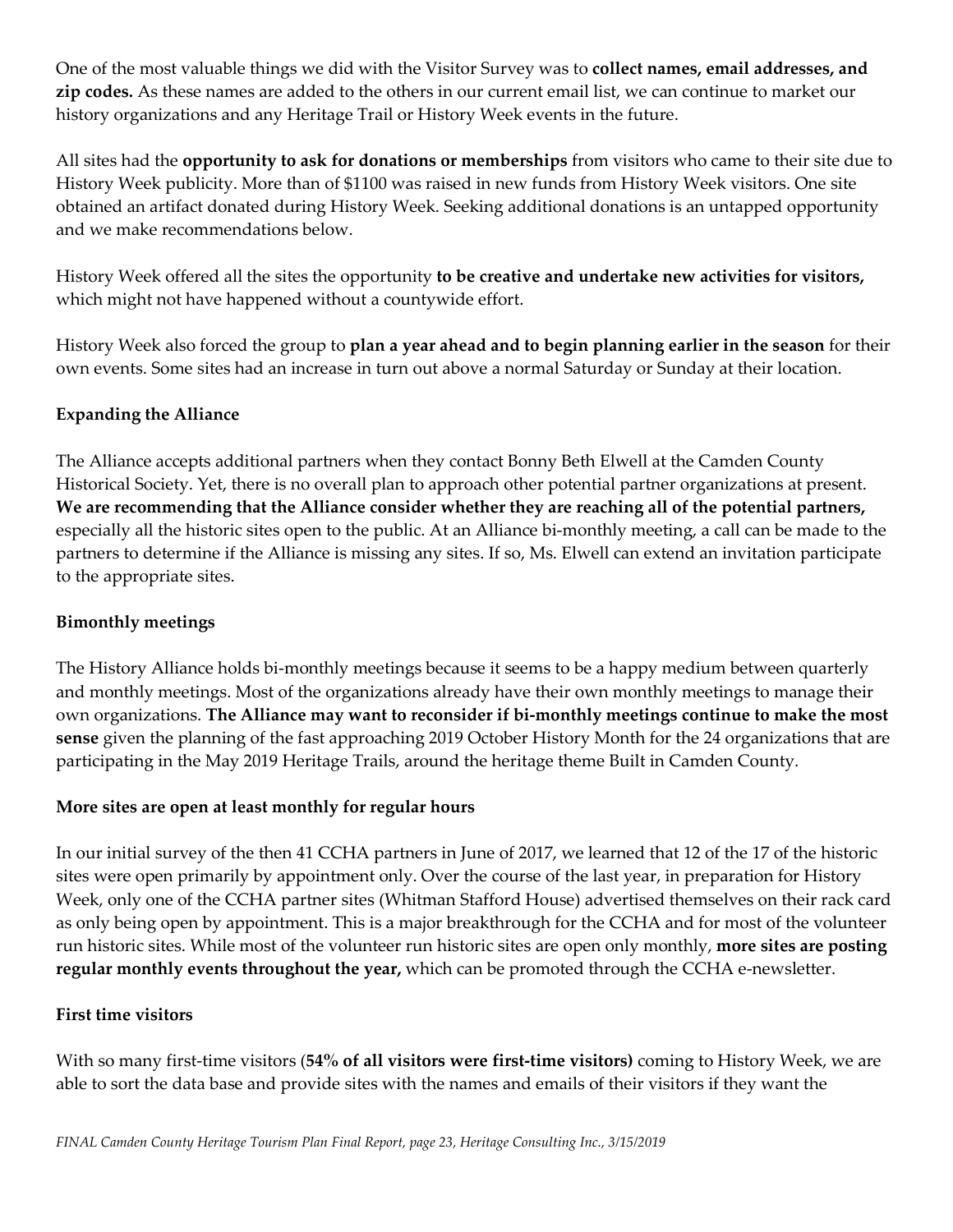information and want to do any email marketing. However, using an email list for marketing or membership is not a common activity for the volunteer run historic sites.

First time visitors are critical to the growth of membership and event attendance at historic sites. First time visitors must be invited back to reinforce that the experiences they had once at your organization will be similar or better in the future. These first time visitors should be invited to events and activities that promote learning or enrichment. These people are not likely to return to participate in a run of the mill board meeting. Rather they may want hands on activities for children or adults, lectures, or other events similar to those held during History Week.

Now that we have included all of these **first time visitors into the e-newsletter, they continue to be exposed to the fine educational programming across the entire Alliance, every month, through the newsletter**. The more interesting the activity, the more likely the first time visitor is to return.

#### **Word of Mouth marketing**

**More than half, 54%, of all visitors learned about History Week from Word of Mouth.** Word of mouth marketing (WOMM) is perhaps the most effective form of advertising according to Forbes Magazine, as it is free exposure. Word of mouth marketing is also highly trusted because friends and family can provide firsthand experiences about an event or activity and recommend it to their friends.

People trust information they get from peers more than if they saw the event advertised in a paid environment (TV, Radio, newspaper ad, Facebook ad, or other paid media). Those that attended an event will likely come again to another event at a historic site they know.

We should reinforce and engage with all of our e-newsletter subscribers to regularly share announcements about events and activities they see on the CCHA Facebook page with their friends and family members. **Any event posting and the newsletter itself should be easy to share with contacts** across all the major social media channels. Essentially, the 1200 people who attended the first ever History Week are our "brand ambassadors" to others, because they were highly positive about the event (based on their comments in the visitor survey) and have the ability **– if we ask them frequently – to recommend our events and our work to others, as if from a trusted friend.** 

#### **Engaging our fans in our work**

The CCHA should use WOMM to engage more people in its work by continuing to invite e-newsletter subscribers to participate in events at all of the partner organizations. We should be asking visitors to tell us about events or activities they might want to participate in, and actually plan events to meet those needs. We can ask our Facebook fans to share experiences they have at the sites and to post photos of themselves having fun to the CCHA Facebook page. Finally, **we are recommending that the CCHA site administrators should make the Facebook conversation two-way, by regularly responding to comments or postings from fans, or asking questions designed for fans to provide feedback.** 

Social media was a good source for spreading the news about events. Only one Facebook post about History Week was boosted through one paid \$20 ad, just before the event began. This was effective, bringing in the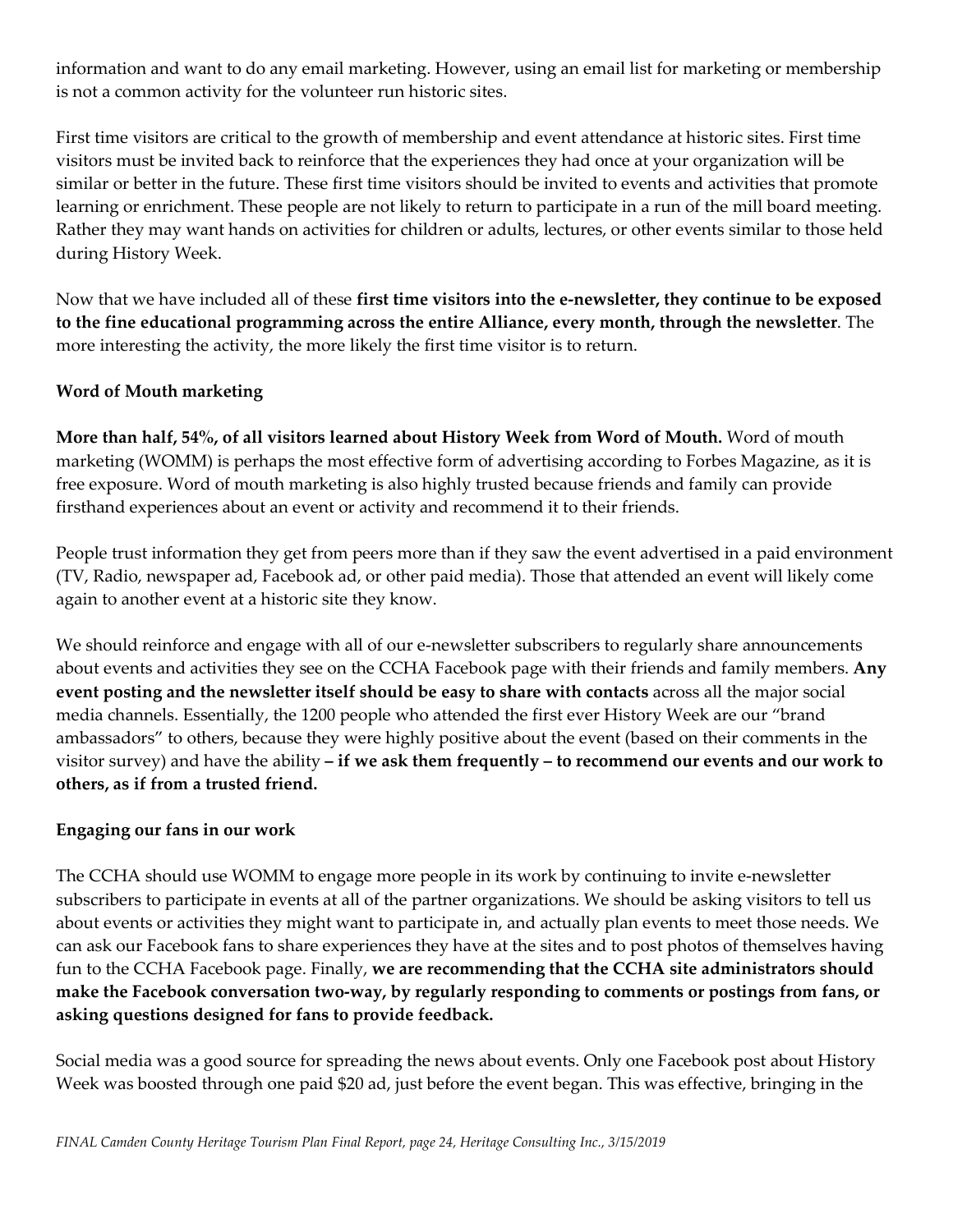highest number of views, over 400. Twenty-eight percent (28%) of visitors said they learned about History Week from Facebook, four people saw it on Instagram, and one on Twitter.

## **Informal Training Successes**

As part of the CCHA bi-monthly meetings in the lead up to History Week, we **offered half hour peer-to-peer learning opportunitie**s. We learned from MARCH, which offers training and workshops for historic sites, that none of the CCHA organizations had participated in any of their trainings in the past. This led us to realize that perhaps hearing from peers rather than outsider "experts" might generate better reception and interest by CCHA partner organizations. These small educational efforts were viewed positively by those attending.

**We are recommending that these half hours peer to peer learning opportunities continue at CCHA bimonthly meetings throughout 2019,** and the topics should be planned. Suggested topics might include: making visitor referrals to other sites; creating collaborative marketing efforts for heritage trails; working with teachers and school districts; reposting your content to Facebook and other social media platforms; responding to criticism about your site on social media; and promoting your site on travel websites and Yelp.

# **Lessons learned**

Based on the 2018 History Week activities and publications, we are suggesting the following refinements as lessons learned.

## **Timing for History Week/Month/Heritage Trail Month**

There were several complaints about hosting a large collaborative event in the Fall when many of the sites already have existing and long standing events. **We are recommending that the CCHA partners decide if they want to host another large collaborative event in 2019 and whether it should be in the Spring or Fall.** While many felt that a large collaborative event was worth doing, a week—in fact nine days-- just did not seem long enough. There were several suggestions for a month long event to take the place of History Week.

Regardless, if a Spring time, month long event is to be held say in May, then the CCHA partners must identify the month at the January 2019 meeting. The consultant said that it took six weeks to collect the event details from all sites for the 2018 History Week Passport publication. Therefore, sites must identify their events by February 15, so they can be collected for design and printing by April 1 for a May month-long event. A spring month-long event in May seems unrealistic given the tight turn around needed. Additionally, the work to gather events from the sites would now fall to Bonny Beth Elwell, who works part time at the Historical Society, so any CCHA event planning must fit in and coincide with Bonny's other duties.

If a Fall event is preferred, then the month should be chosen at the January 2019 meeting, so that sites can begin planning for their events to be promoted. Event details for History Week/Month would need to be collected by July 15, so that design and printing can be completed by September 1.

*FINAL Camden County Heritage Tourism Plan Final Report, page 25, Heritage Consulting Inc., 3/15/2019* **As an alternative to a large event, perhaps the CCHA should instead turn to monthly heritage trail themed events starting in April 2019.** Again, at the January 2019 CCHA meeting, the Alliance partners would have to designate each month for one of the seven heritage themes, thus creating a yearly calendar for the group. Sites would have to begin planning immediately for the events they wanted to promote for the April 2019 e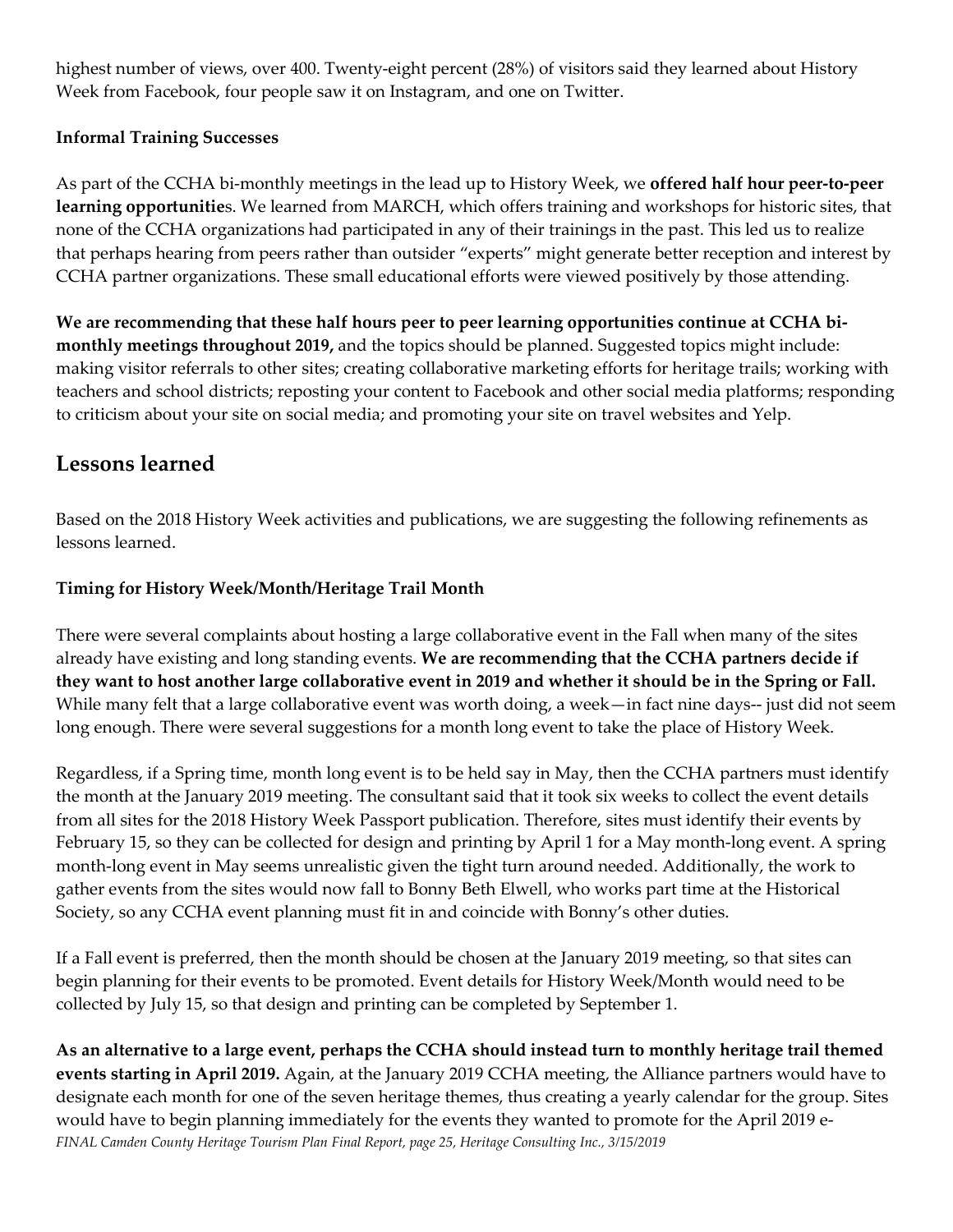newsletter. There are additional recommendations about the Heritage Trails further in this section. It would be ideal if all the sites on the heritage trail could agree for the month to be open one specific Saturday from 12PM to 4PM which would be promoted in the e-newsletter. Events occurring at other times during the heritage theme designated month would also be promoted in the e-newsletter. A communication plan would also be needed to promote all the Heritage Trail events for each month.

### **Passport has to be rethought**

**We are recommending that a committee be established to fundamentally rethink the intent and use of the Passport.** It is possible that the Passport/event guide's execution was too complicated for a first-time event for both the sites and the visitors using the Passport.

The Passport/event guide's purpose was to be an inexpensive, black and white printed list of the History Week events, a location for passport stamps, and to announce the prizes. Perhaps these activities should be separated. If the Passport's intent was changed to being merely a listing of sites open to the public with space for stamps for those who visit, then a simpler color or black and white publication could be created. Printing and design costs would have to be identified. Grant funds or sponsorship/ads would also be needed.

There were complaints about the small size of the type on the Passport in order to get all the activities of the 32 organizations listed. The Passport was printed in black and white and thus viewed as less attractive than the color Heritage Trails map/guide and four color rack cards, which were highly praised for their design. Perhaps the event guide could be separated from the Passport and become a more informal listing, again perhaps in black and white. The design and printing costs would have to be identified as well as funding or sponsorships/ads.

The Passport, like the Heritage Trails map/guide, was available to sites on September 29, only three weeks before the start of History Week. This was perceived as not far enough in advance to permit the sites to market the event extensively to visitors. The short window for the use of the Passport also limited its effectiveness. For sites open only one weekend of the nine-day event, visitors could hardly understand the scope of History Week, let alone take advantage of the collaboration between open sites.

The printed materials, if they are printed for a specific event such as a longer History Month, need to be available at least six weeks to two months in advance of the event start date. Certain tourism web sites need information six months in advance.

Finally, the site volunteers who were charged with stamping the Passport found explaining the use of the Passport to be too complicated. Most sites did not use the Passport to its full potential, as a means to direct visitors to other sites. Sites will need to train volunteers about the use of the Passport in advance so that they are ready to make referrals to other sites on common heritage trails or nearby sites.

Perhaps the Passport should be used to market a month long effort if History Week is turned into a History Month. The committee might consider creating one substantial grand prize offering rather than several small prizes or leave the smaller prizes to be marketed on the visitor survey instead. Several CCHA partners suggested that the surveys should be the vehicle for announcing prizes which might increase the number of people who filled out the survey.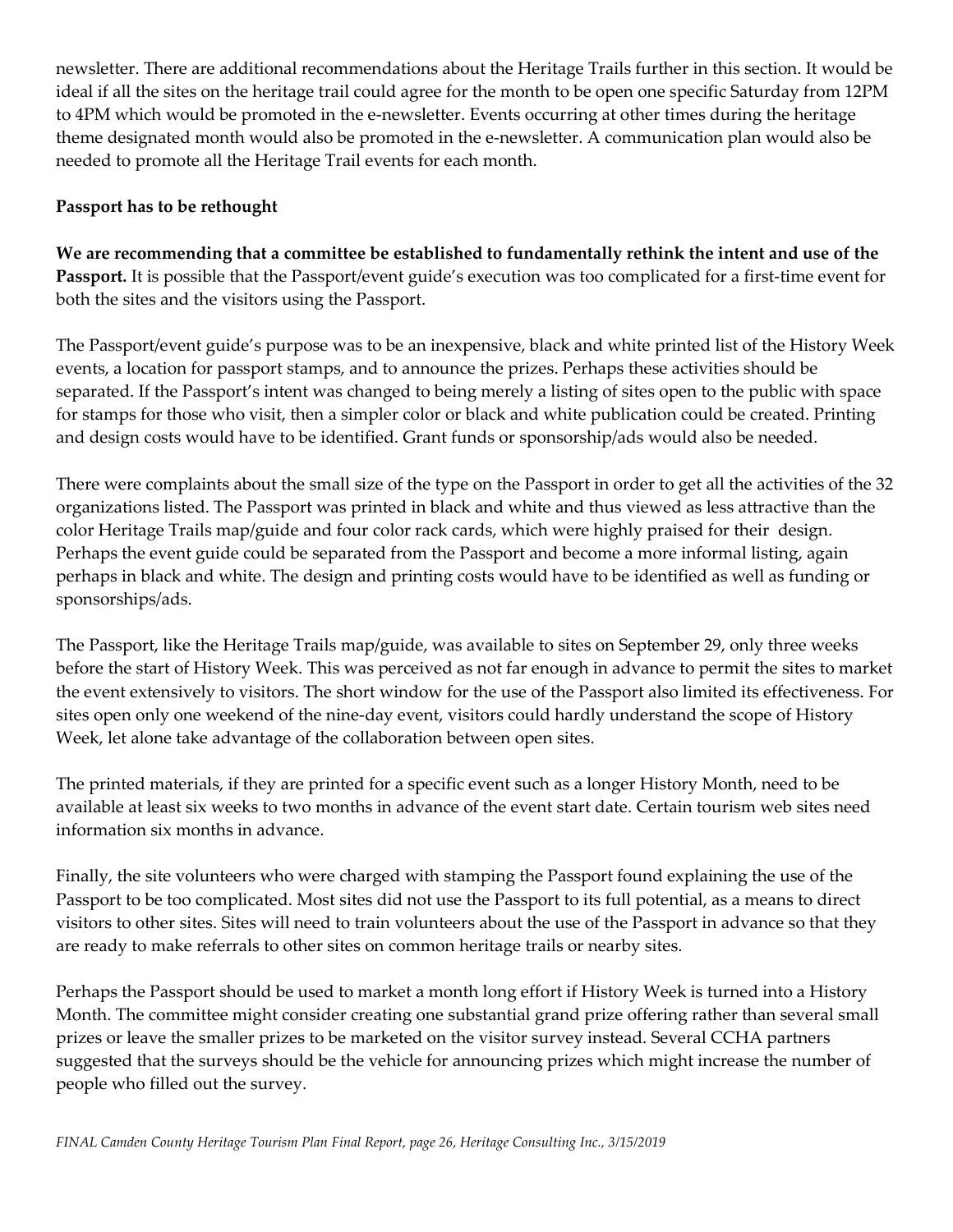## **More and better publicity**

The partner organizations on the whole were pleased with Camden County History Week, there were some significant weak spots regarding marketing the event.

## • **Publicity beyond CCHA press releases, and Facebook posts**

The biggest disappointment was around publicity. Many of the volunteer run sites had expected both radio and TV to be principal means for promotion of History Week, and perhaps these were unrealistic assumptions given there was no money for any kind of paid advertising. We had hoped to rely on the Camden County Outreach office and VisitSouthJersey.com to publish this nine-day event. Neither organization posted it to their newsletters or web sites. **Redouble our efforts to engage the Camden County Outreach office and Visit South Jersey.com to publish.** Bonny Beth had posted the event to the VisitNJ.org web site, but we did not see much traction from that advertising venue.

#### • **Traditional press releases**

Bonny Beth Elwell distributed at least two press releases a month in advance of the event to the usual news outlets that the Camden County Historical Society uses. One large news article was in the local *Courier Post* and *the Retrospect.* We found that individual history organizations relied too much on outside (CCHA) promotion instead of doing their own promotions of History Week. **Work in partnership with the individual partner organizations so that they do not rely on CCHA promotion of their events, in addition to doing their own promotions of their work and any collaborative effort.** 

## • **CCHA E-Newsletter**

The Camden County History Alliance Facebook page, along with the monthly CCHA e-newsletter, were used as the primary vehicles for publicity for History Week. The e-newsletter was originally designed to be quarterly. After the first quarterly edition, we realized that a monthly newsletter was needed, and made the switch quickly. The consultant worked with student interns who sorted all the stories/articles sent in by CCHA partners by date and sent this monthly compilation to Bonny Beth Elwell who uploaded it to the free Mail Chimp template. We realized also that we needed an "index" at the start of the newsletter to display all the events for the month in one place. The index was presented with open links to the notices or PDFs from the partner organizations. This proved popular and made it easy for viewers that were interested in particular dates or organizations to find their favorite. We have retained this format throughout.

• The October e-newsletter had a record 55 stories from the 32 partner organizations that had multiple events and activities throughout the nine-day event. The visitor survey also brought us more than 250 more names to add to the data base which is now close to 2000. These names/emails came from all of the sites that were willing to share theirs. Four sites, for privacy reasons, were not able to submit their email addresses to the big list, but, they in turn send the monthly CCHA newsletter to their membership. We know that an additional 500 people get the newsletter from those sources. The open rate has been steady at between 24 to 28%. **We recommend expanding the CCHA mailing list to more than 3000 by the end of 2019, add timely articles of interest, and repost and offer links to articles about individual sites.** 

#### • **CCHA Facebook Page**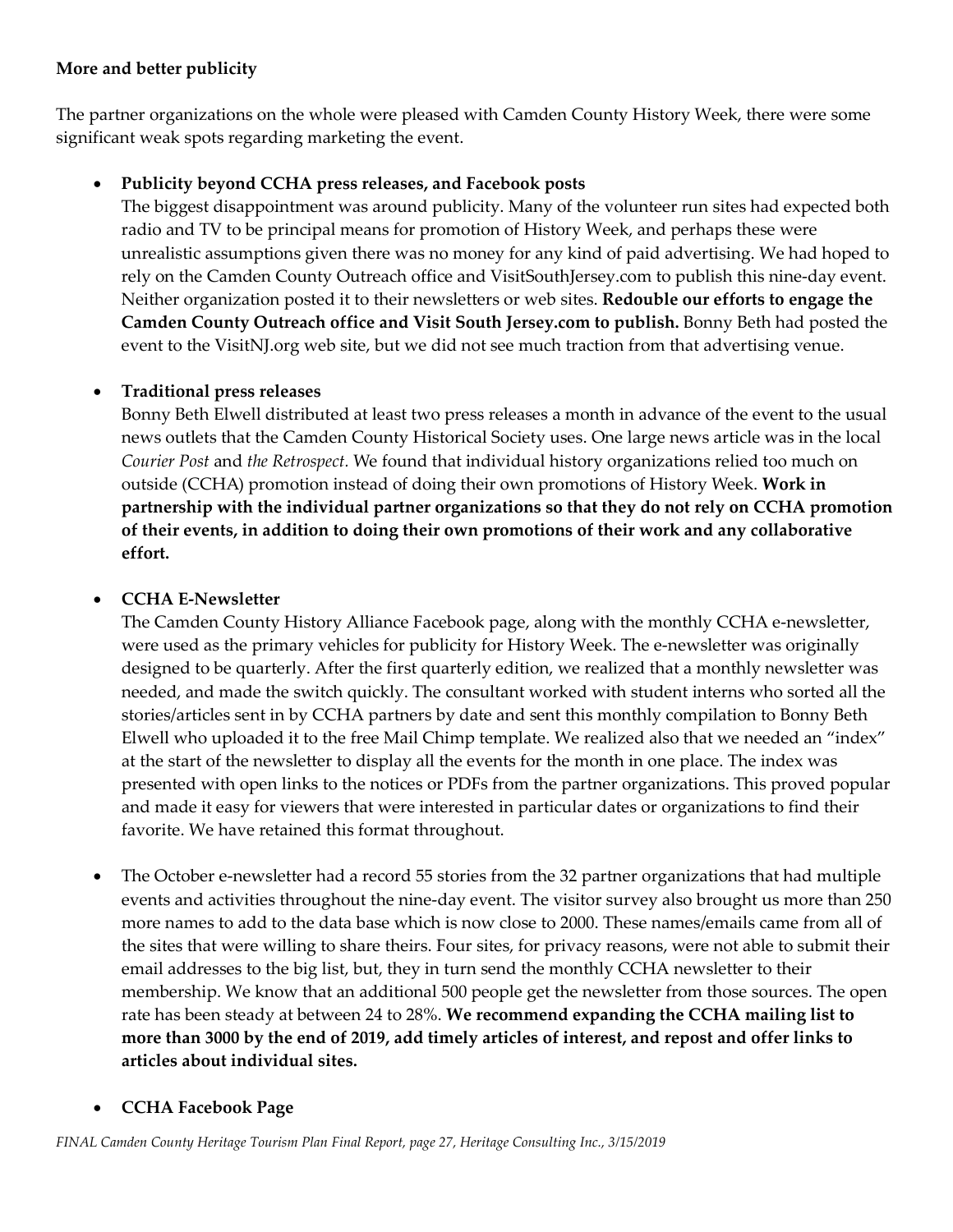The consultant posted daily to the CCHA Facebook page for 30 days prior to the start of the History Week describing the upcoming events and activities planned at each of the 32 sites open for the nineday event. She also posted the day's events on the CCHA Facebook page during the event. There were four thank you postings after the event.

The CCHA Facebook page now has close to 500 followers. We asked sites that had their own Facebook pages to repost CCHA posts, but few did that. As one of the CCHA Facebook page administrators, the consultant reposted any site announcement of their activities to the CCHA Facebook page. **The CCHA partners can do more to repost their announcements to social media and we recommend additional training for CCHA partners on this topic.** There is currently no active Twitter or Instagram page for the CCHA. These platforms will bring different people to the mailing list and provide the CCHA with exposure beyond Facebook.

The postings on the CCHA Facebook page generated between 30 to 240 views for each posting. The most views came when larger and more well-known sites were posted such as the Battleship NJ and the Walt Whitman House. In sum, **continue to expand mailing list, add timely articles of interest, and repost and offer links to articles about individual sites.** 

#### • **CCHA Magazine**

Over the last two and a half years, the CCHA has published and distributed 50,000 copies of a 42-page *Camden County Heritage* magazine to partner organizations, at festivals and events, and waiting rooms of area urgent care centers and doctor's offices. This bi-annual publication is organized by theme and includes an article about the efforts of the CCHA. It is an important, and timely vehicle for event planning for CCHA.

#### • **CCHA Web site**

There is a web site (one page) for the CCHA on the Camden County Historical Society web site. It contains a map of all the sites . The website serves as a helpful archive of all the e-newsletters sent during the Heritage Tourism Plan Grant. **A separate web site for CCHA is recommended for 2019 if funding can be secured.** The web site should include one page web pages for sites/organizations that do not have them already and include links to Facebook pages for those that use Facebook as their online presence. The new website should include all of the heritage markers placed by the CCHA, and all the publications produced to date (map/guide, rack cards etc. ). The CCHA website should be the first place to go for information about history and heritage in Camden County.

A likely partner for the development of a web site is Hope Works Inc. a Camden nonprofit. It would be ideal if the web site included a blog to distribute our bi-annual magazine and expand our activities in the historic preservation arena through the distribution of timely civic information by the distribution of a news section and volunteer opportunities.

#### • **Other web sites, travel review sites**

Not all the 17 historic sites are listed on the Visit NJ web site, JourneythroughJersey, Yelp, or Trip Advisor. These web sites seem best suited for staffed sites where there are regular hours. JourneyThroughJersey, run by the New Jersey Historic Trust, might be a suitable first venue for some of the volunteer run sites that have a regular, yearly schedule identified so they can promote their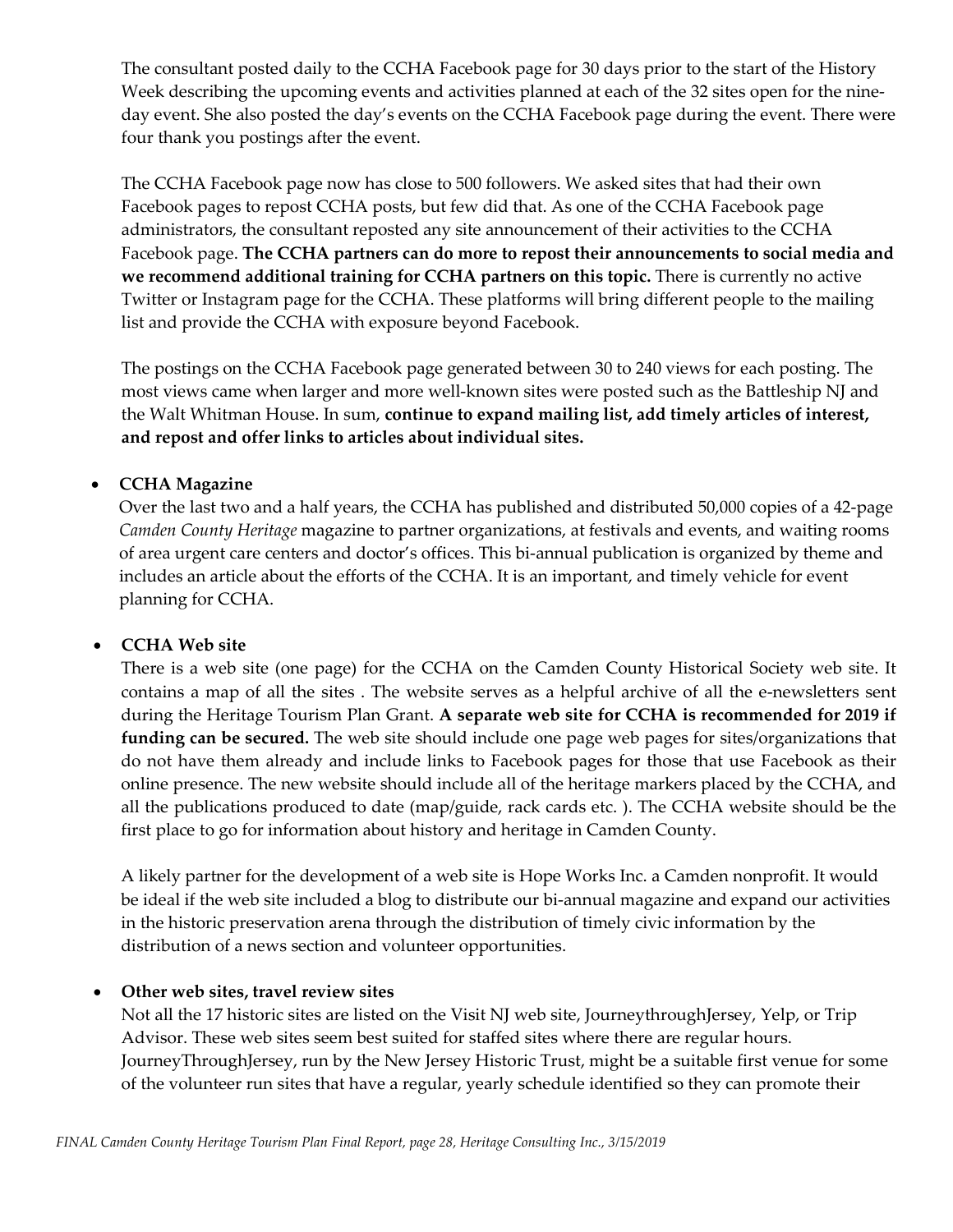specific events and when they will be open each month during the visitor season (generally April through October).

## • **Clio App**

**Clio (theclio.com) is a free history App that is being used by many sites and history organizations around the county to provide a platform for those interested in taking tours of architecture and historic sites.** The organization markets it as "Clio is an App that connects thousands of people to nearby culture and history." We would use the App in conjunction with the website and newsletter. The App permits users to search for nearby sites, take a walking tour, create your own itinerary, or simply go for a walk or drive and let Clio show you nearby sites using our mobile app. There are other Apps available, but this seems to be simple to use and free. Someone would, however, have to spend the time to upload the information about each, into the app and include photos, maps etc. There seems to be pretty good coverage for the major house museums, but places like St. Joseph's Polish Catholic Church should be on this App. (A quick check found that these were missing from Clio now: Historical Society of Winslow Township, St. Joseph's Church, Old Quaker Store, Whitman Stafford House, Newtown Meeting House, Clementon Historical Society, Esther Rabb/Goodwin Center, Collings Knight House, Peter Mott House, Merchantville Historical Society, Glover Fulling Mill Park, Haddon Heights Historical Society, and Haddon Township Historical Society of Haddonfield.)

#### • **Paper versus online newsletters**

There are still several history organizations and some historic sites that must send paper copies of their newsletters and other communications to members who do not have access to a computer or prefer not to read messages on their mobile phone. While email marketing might be cheap or free, it does not reach all of our constituents. The article in the *Courier Post* about History Week was well read, so the CCHA cannot abandon paper or traditional media for reaching our audience. We must rely on the Magazine to get the word out, not only email.

#### **Better or more frequent communication is needed between CCHA, sites, and site volunteers**

We believe that the historic sites open for visitors did not stress that other sites were open for visitation. We also heard from the feedback meeting that History Week was too short to encourage visitors to go to other sites. Visitors did not plan to visit multiple sites because they did not know until they arrived that there were other sites open during the week. This was especially problematic at volunteer run sites that were stretched even being open two weekend days. Visitors did take rack cards indicating that they might make visits to sites in the future, but we did not build in any kind of tracking mechanism to the rack cards. Traditionally that would be a discounted admission, but since the vast majority of the CCHA sites are free to the public, another tracking means would be needed.

#### **Site volunteers making referrals to other sites**

Docents at the historic sites should become more familiar with other sites on their Heritage Trails so they can make high quality referrals to visitors about the other 17 historic sites open to the public. The work of encouraging visitors at one historic site to move on to other sites that might interest them is entirely in the hands of each historic site. The purpose of the rack cards and the Heritage Trails Map/Guide was to identify and locate other sites of potential interest for visitors. An enthusiastic docent talking about another site will do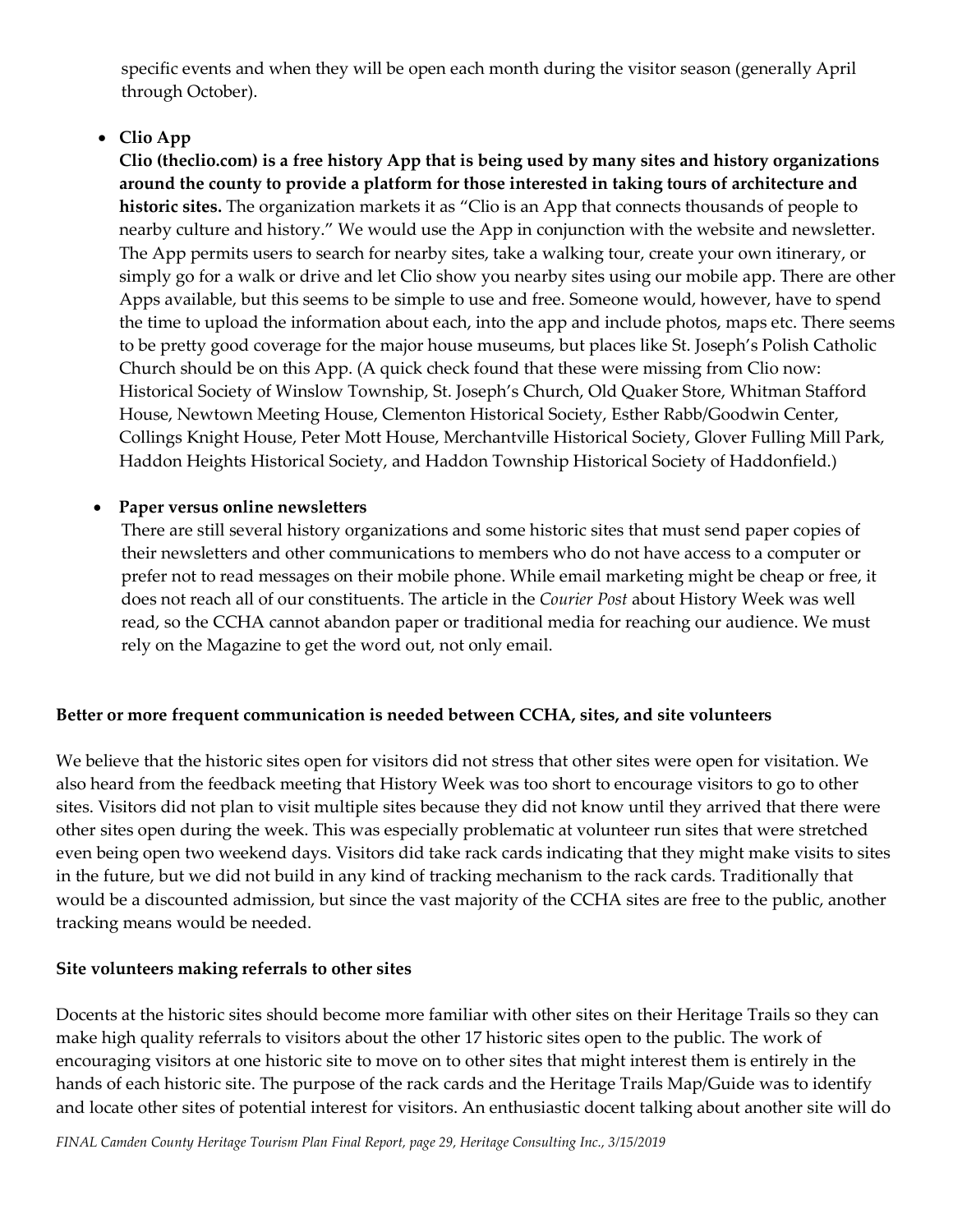far more than a rack card to get visitors out and about. **We recommend that historic site docents be trained to make good referrals to visitors to the collection of 17 historic sites open to the public.** Docents must become highly familiar with each other's offerings, so that they can make valued recommendations to inspire word of mouth marketing. No amount of paid marketing or advertising is worth as much as a recommendation from a trusted source. If the visitor had a good time and the family members learned something new, then site volunteers are in an excellent position to recommend other places to visit. But the recommendation is only as good as the direct knowledge about the other site: how to get there, when it is open, what to ask about, and how much it costs to visit (if any).

Learning about other historic sites in the network, especially by the hundreds of current historic site docents across the 17 organizations, might be accomplished by some kind of regular, half day van tour (often called a FAM for familiarization, tour), one or two times a year. **We recommend that a committee should be formed to explore how historic site docents could become a "certified ambassador" by the CCHA, so they could make high quality referrals. This could include documenting visits to six or more sites, but especially those on their own heritage trail.** Becoming a "certified ambassador" might mean being able to wear a button, "Ask Me About Other Historic Sites Nearby" as a means to chat up visitors about other offerings nearby.

## **Reprint the Heritage Trails Map/Guide**

Only 5,000 maps/guides were printed, with only 40 available for each site open to the public. This tiny supply of the attractive Heritage Trails Map/Guide may have had unintended consequences. **We recommend reprinting the Heritage Trails Map/Guide in 2019, at least 10,000 copies, so that the 21 sites can get at least 250 copies.** 

#### **Heritage Trails have unmet potential**

One of the main goals of the Heritage Tourism Plan was to create a series of heritage trials as a marketing device to permit interested visitors in understanding that there were more sites that might interest them. There were seven heritage themes identified during the first phase of this work as noted below:

- 1. Built in Camden County—25 organizations
- 2. 20<sup>th</sup> Century Stories—21
- 3. Women in History—15
- 4. Many Faces of Camden County—23
- 5. Colonial Times—16
- 6. African-American Heritage—18
- 7. Rivers, Roads & Rails—11

So far, little has been done with the Heritage Trails, other than to identify them on the bottom of the rack cards and introduce the theme on the Heritage Trails Map/Guide.

#### **Monthly events around Heritage Trail themes**

**We recommend that the CCHA partners designate a specific month for each Heritage Trail from April through October and design the e-newsletter to that theme.** An introductory article which can appear on the website and the e-newsletter would be needed to identify the theme and the sites with special programming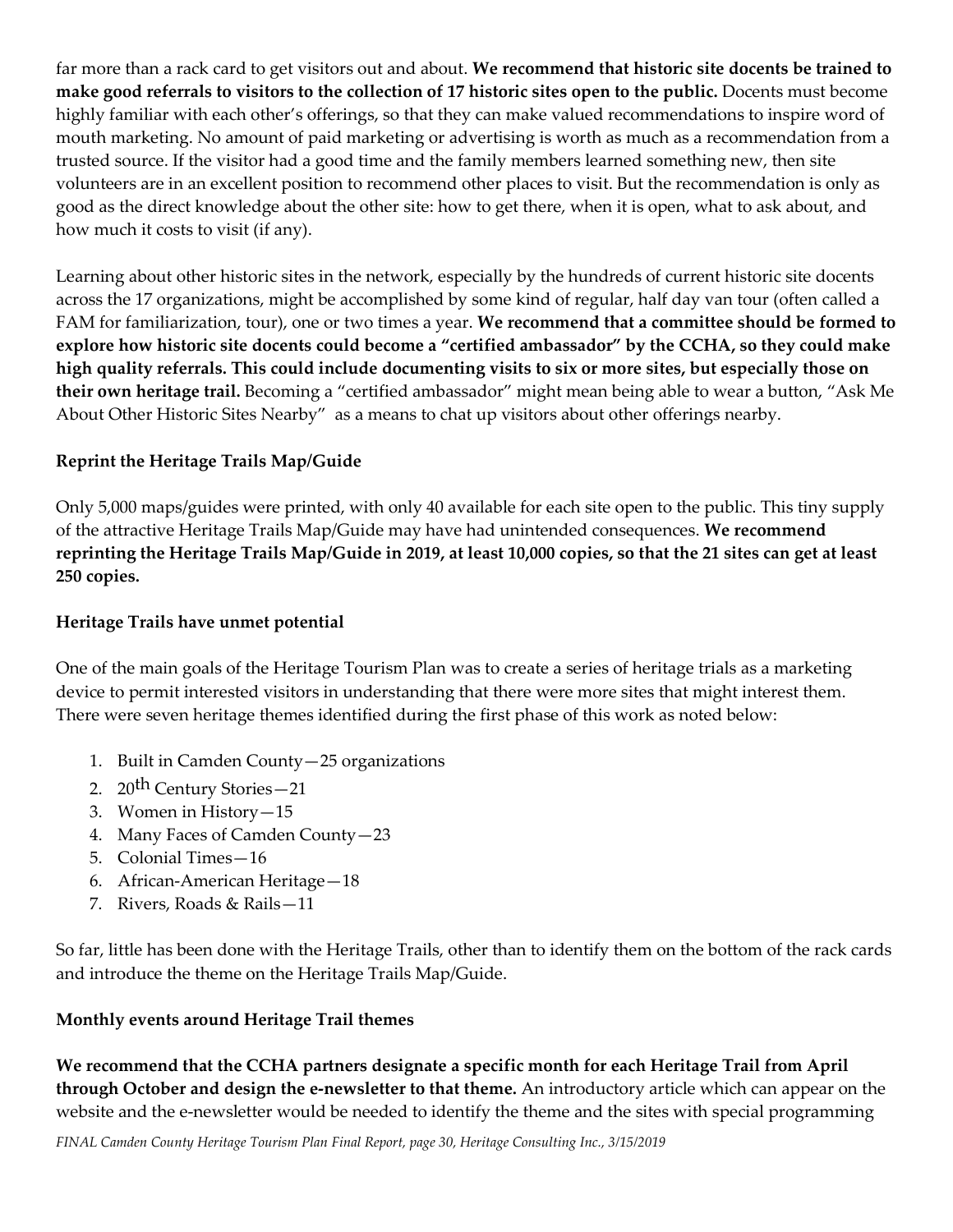that month and the date all the sites are open. Most of this information is already on the Heritage Trails Map/Guide and can be reprinted. Sites with events on that trail should be promoted at the top of the newsletter. Other events occurring that month should appear below the featured activities for the month. **We recommend a coordinated marketing effort by the sites on the trail to cross market their activities by cross posting their events on Facebook feeds.** Finally, the CCHA Facebook page should include the colorful headline banner (used on the rack cards) to identify events during the month on the theme. Perhaps all events should be promoted twice in the month. It would be ideal if there was a short visitor survey available asking if visitors knew about the other sites available on that theme.

#### **New Heritage Trails brochures**

**We recommend that a committee explore whether to create seven colorful Heritage Trails brochures that highlight all the sites on the trail and create one or more routes between them**. Given that the number of sites on each Heritage Trail vary from the smallest Rivers, Roads & Rails with eleven stops, to the largest Built in Camden County with 25, this creates a brochure design challenge. We recommend that the Heritage Trail brochures be printed in color, branded to match the Heritage Trails Map and Guide, and sized to fit in the rack card racks at a number 10 envelope size. The smallest brochure may be a folded legal sized document with only 11 sites to promote. The largest however, may have to be much larger and have multiple folds to accommodate up to 25 sites. Design and printing costs will have to be identified, and the document printed with enough supply to last at least one year, so that each site could have at least 250 copies on hand of each trail brochure at the start of the year. 250 copies times 21 sites, times seven trails would be a print run of 36,750, far larger than any print run from History Week. These seven documents might supplant the Heritage Trails Map and Guide over time. There is only one site that is listed in all seven heritage trails: Camden County Historical Society. The Battleship New Jersey, and the Gabriel Daveis Tavern are listed in six trails. Support from the Camden County Events and Outreach office should be approached for the costs for printing or distribution to hotels and other sites where rack cards are displayed.

#### **School partners/youth engagement**

CCHA partners believe that schools are a highly valuable audience for History Week activities. Less than half of the historic sites have ongoing relationships with teachers or their local school district who make regular school visits with their classes to the site. These organizations can continue building their relationships with area educators to include History Week or monthly educational programming. This effort to create and grow school visits is best left to individual sites that already have ongoing relationships. This topic might be a good one for a Peer to Peer panel discussion at an upcoming CCHA bi-monthly meeting. **If there is interest, then we recommend that a school/family involvement committee be created to further develop this work for the CCHA partners.** 

For sites without an ongoing and active school program, we suggest a different approach. With so much focus on school testing, high bus costs, and in school class room time, the CCHA historic sites might be better served by developing appropriate, grade related, curriculum based "traveling trunks" that can be taken to the classroom by highly trained docents to bring educational lessons about their sites to children in the classroom The CCHA organization itself, as a volunteer entity, is not able to establish or nurture individual school or school district relationships across the entire county with its scores of school districts. This work is best left to individual sites.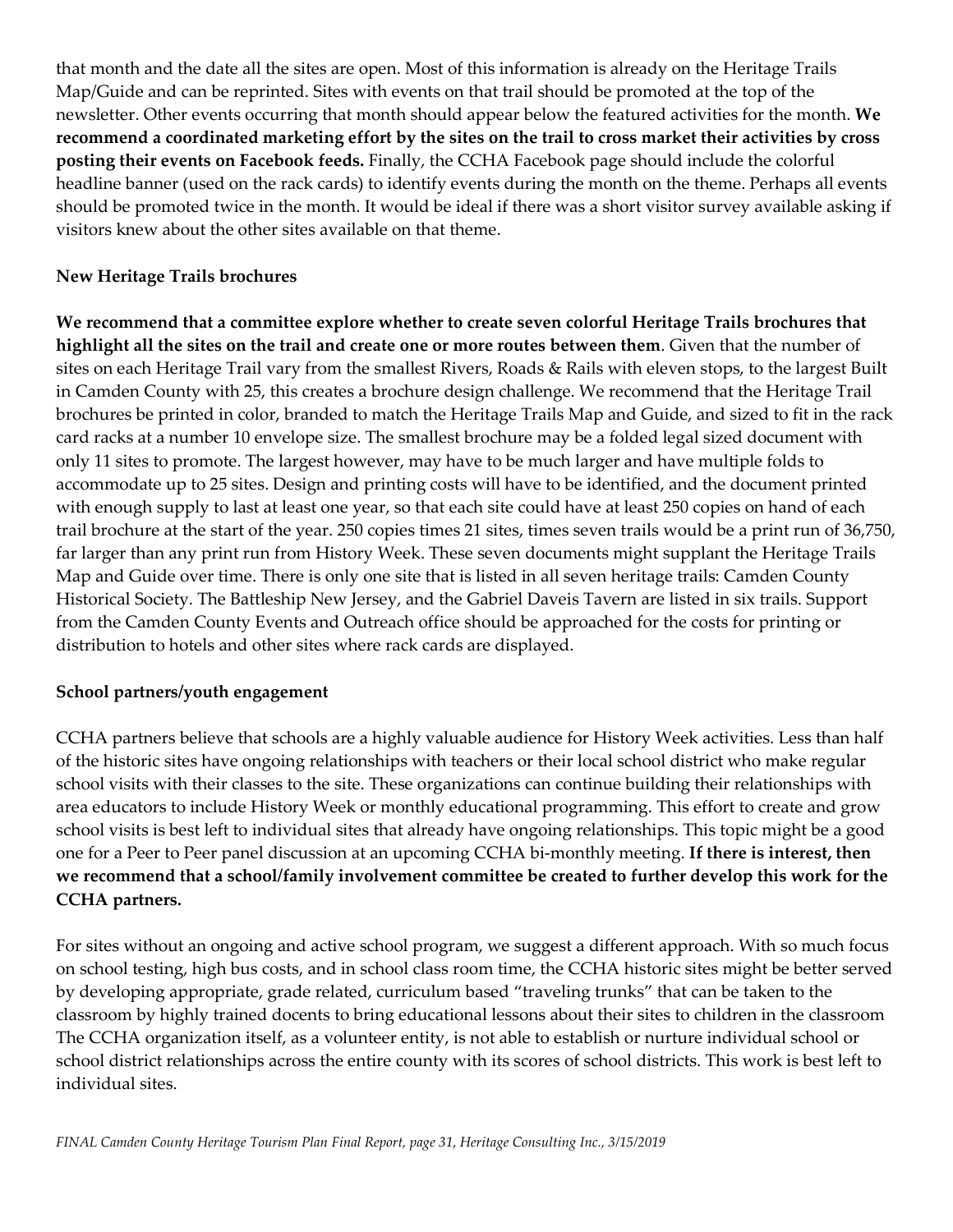Another option is for the historic sites to market the Passport, or the new Heritage Trails brochures if printed, to youth programs such as scouts for events or badge opportunities. Some sites with already existing relationships with schools can build upon those relationships to market the thematic heritage trails or monthly events to area families by hosting kid friendly activities at each site. The creativity of the heritage trail partner organizations can make a significant difference in visitation at these sites.

The CCHA needs to further explain how to use the publications with visitors, and then the sites have to relay that information on to their volunteers that interact with visitors.

#### **No way to track rack card use**

The rack cards were an investment in the future of the CCHA, where the historic sites could use them to promote their peers' sites to visitors coming for events and programs. We did not provide a tracking device on the card, such as a reduced admission price, because all but four of the historic sites are open free to the public. We have no specific method to suggest for tracking the use of rack cards at this time.

A small handful of the sites complained that the rack card rack was large and clumsy and did not fit easily into a recreated or restored historic interior. These sites will find a location that makes sense to them for these popular and handsome displays of rack cards for the other house museums in the Alliance.

#### **More volunteers needed**

We knew from the initial Summer 2017 survey that undertaking a large event would stretch the capacity of the volunteer-run historic sites. History Week certainly did that. Volunteer recruitment is a recurring issue at both staffed and volunteer run historic sites and organizations. All of the volunteer run sites admit that they did not have enough volunteers to prepare and execute History Week, the way they wished.

Several groups complained that being open both days on the Oct. 20 and 21 weekend was too much work for their volunteers or that History Week led to cancellations of outreach appearances the previous weekend. Even for the site with the largest group of volunteers, Barclay Farmstead, where they have over 150 people on their volunteer roster, they did not have enough volunteers. Too few volunteers is not unique to Camden County, but rather all historic house museums throughout the country. History Week did press many beyond their comfort level, and in some cases we got feedback that this event was "too much work for our volunteers."

Sites admitted that they were not clear enough about their volunteer responsibilities for History Week and could have done better at explaining the tasks involved to their docents. They also acknowledged that the nature of History Week was not well communicated; for locals it was just the same as other events during the year.

**We are recommending more in depth training about volunteer recruitment and retention during 2019**. Several sites do a good job recruiting and scheduling volunteers and perhaps they would be willing to share their secrets with their peers.

#### **There is still resistance to gathering, using, and keeping visitor statistics**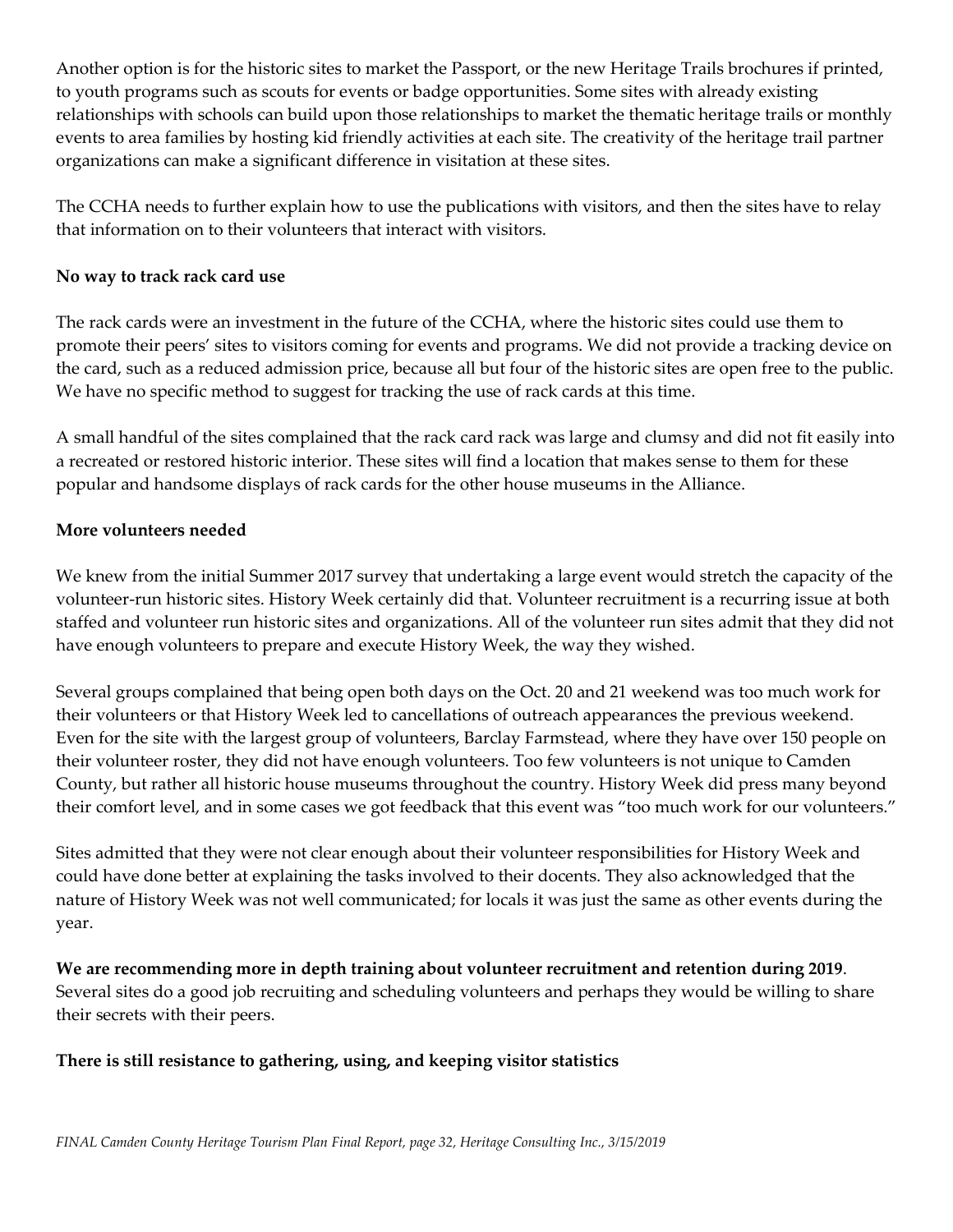While the vast majority of sites have a sign-in book for visitors, they are not routinely collecting zip codes or email addresses for membership or event marketing. We asked early on for sites to provide visitor numbers, but none did so. Then we asked all for their visitor numbers, number of volunteers, and funds raised during the event. All but four sites complied, this is a marked improvement. Some of the volunteer run sites have yet to see the value of collecting visitor data. This is an area for serious improvement. More work must be done by the Alliance to ensure the collection of visitor statistics throughout the year. A potential incentive for data collection is a contest awarding the highest increase in visitation.

#### **More focus on fundraising during collaborative Alliance events**

Over an eleven hundred dollars was raised by sites during History Week. However, this sum could have been far larger with a coordinated effort to seek financial support from visitors during Alliance produced events. Virtually all Alliance partners, except for Battleship, Barkley Farmstead, Peter Mott House, Camden County Historical Society, and Maritime Museum are open, free of charge to the public. These five sites charge an entrance fee. Most have a modest membership fee, which is not required for entrance. The sites that raised funds during History Week had a jar or box available to visitors for donations. The passive fundraising efforts we witnessed at most sites during our visits, suggest that most visitors were not directly asked to donate. We recommend the addition of a donation box as a good first step.

Furthermore, we are recommending that a larger emphasis be placed on seeking donations from visitors. The most effective way to seek financial support is to make a direct ask at the end of any tour or event. A request like, "If you enjoyed your tour today, we would certainly appreciate your donation to support this historic site." would likely be effective. This brief reminder, made by the docent, or over a PA system if applicable, is highly effective in opening wallets.

If not opaque, the donation box or jar should have a few dollar bills in it, as well as at least several 5, 10- and 20-dollar bills to "salt" the box and encourage generous gifts. Membership forms should be handed to everyone who enters, or exits the site, so they can learn a bit more about the organization and donate to it if they wish.

#### **Conclusion**

The Heritage Tourism Plan for Camden County has moved the Camden County History Alliance very far in less than two years, but more work needs to be done. The volunteer run historic sites must see the benefit of continuing to cooperate with the Alliance and to produce events for CCHA joint programming. Education, training is still needed to help these organizations to grow into their potential as visitor attractions.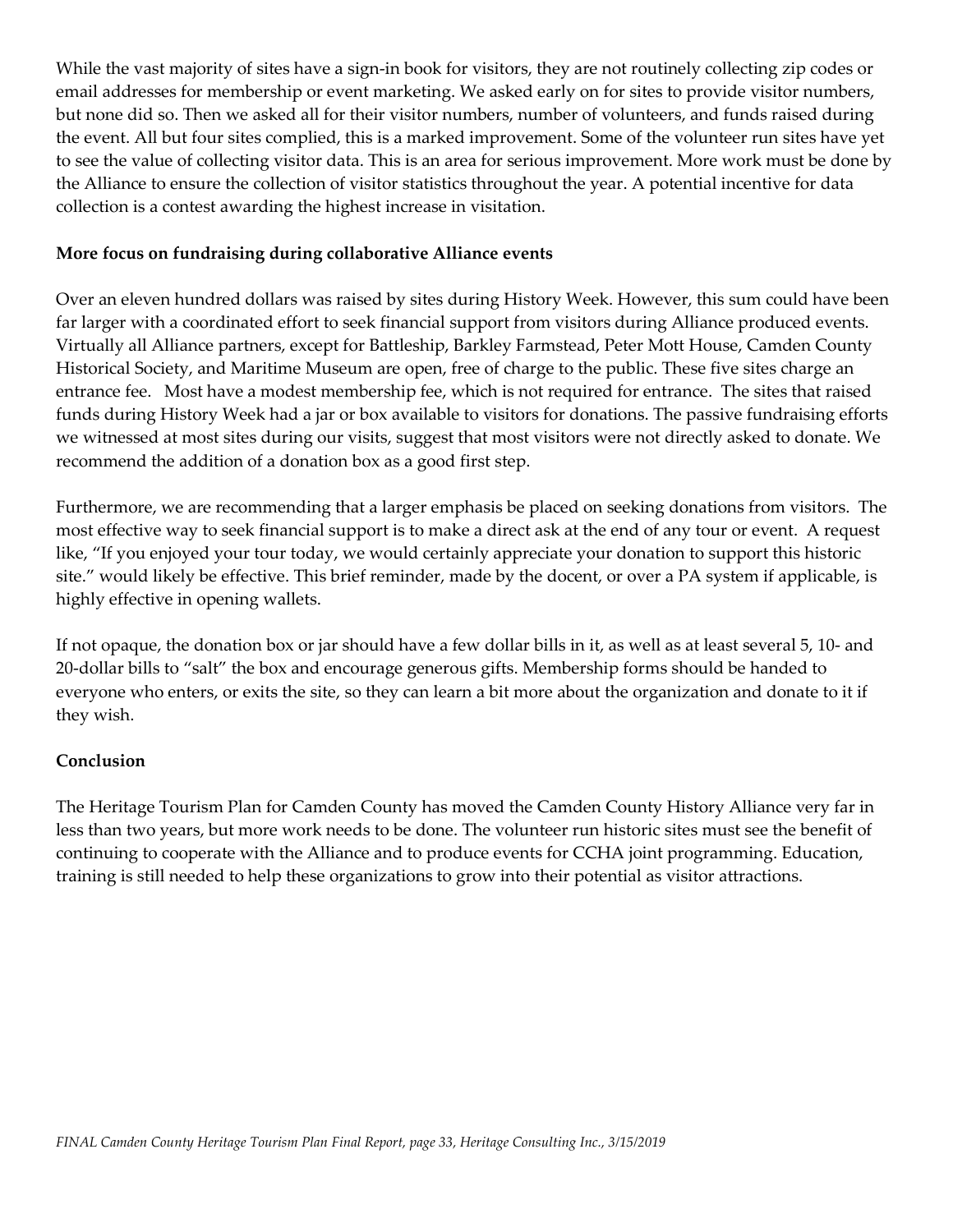# **6.Credits**

Donna Ann Harris, principal of Heritage Consulting Inc., wrote this document. We thank Glenn Ceponis of the New Jersey Historic Trust for this careful review of the first draft of this report.

Heritage Consulting Inc. is a Philadelphia-based Women's Business Enterprise (WBE) consulting firm that aids non-profit organizations and government agencies nationwide in the following practice areas: downtown and commercial district revitalization, historic preservation, tourism product development, and non-profit organizational development. Donna Ann Harris is the firm principal.

Prior to her early career, Ms. Harris spent 15 years as an executive director of three start-ups and two mature historic preservation organizations. In these positions in New Jersey, Pennsylvania, and Illinois, she began membership drives in addition to leading strategic planning efforts, public relations and a capital campaigns and raising more than \$3.75 million in grants. Donna managed staffs ranging in size from two to ten and was responsible for organizational, project, and endowment budgets of up to \$2.6 million.

As a preservation planner with more than 30 years of professional experience, Ms. Harris has assisted citizen groups and government agencies with identifying appropriate reuses for threatened historic properties to ensure the long-term preservation and maintenance of the site. In the past 15years, Ms. Harris has been speaking about and consulting with historic house museums around the country concerning alternative uses and stewardship responsibilities. AltaMira Press published her book *New Solutions for House Museums: Ensuring the Long-Term Preservation of America's Historic Houses* in 2007. A second edition is being written and publication is anticipated in 2020.

In addition, Ms. Harris has published articles about reuse of historic house museums in *History News*, the quarterly magazine of the American Association for State and Local History and *Forum Journal*, the quarterly journal of the National for Historic Preservation. In the past twelve years, Ms. Harris has spoken at more than 35 national, regional, and statewide conferences about her house museum research. Ms. Harris' chapter on "Best Practices for Board Service for Historic Sites," will be included in *Reimaging the Historic House Museum: Catalysts for Change*, edited by Kenneth Turino and Max Van Balgooy for Rowman and Littlefield, Publishers in 2018.

Ms. Harris earned a Master of Science degree in Historic Preservation from Columbia University in New York City, and a Master of Public Administration degree from the Fels Institute of Government at the University of Pennsylvania in Philadelphia. She holds a BA in American Studies and Art History from the State University of New York at Albany. Ms. Harris' experience meets or exceeds the minimum professional qualifications defined in the Code of Federal Regulations (36 CFR 61, Appendix A) for an architectural historian.

Contact: Donna Ann Harris Heritage Consulting Inc. 422 South Camac Street Philadelphia, PA 19147 [donna@heritageconsultinginc.com](mailto:donna@heritageconsultinginc.comc) 267 251 5444.